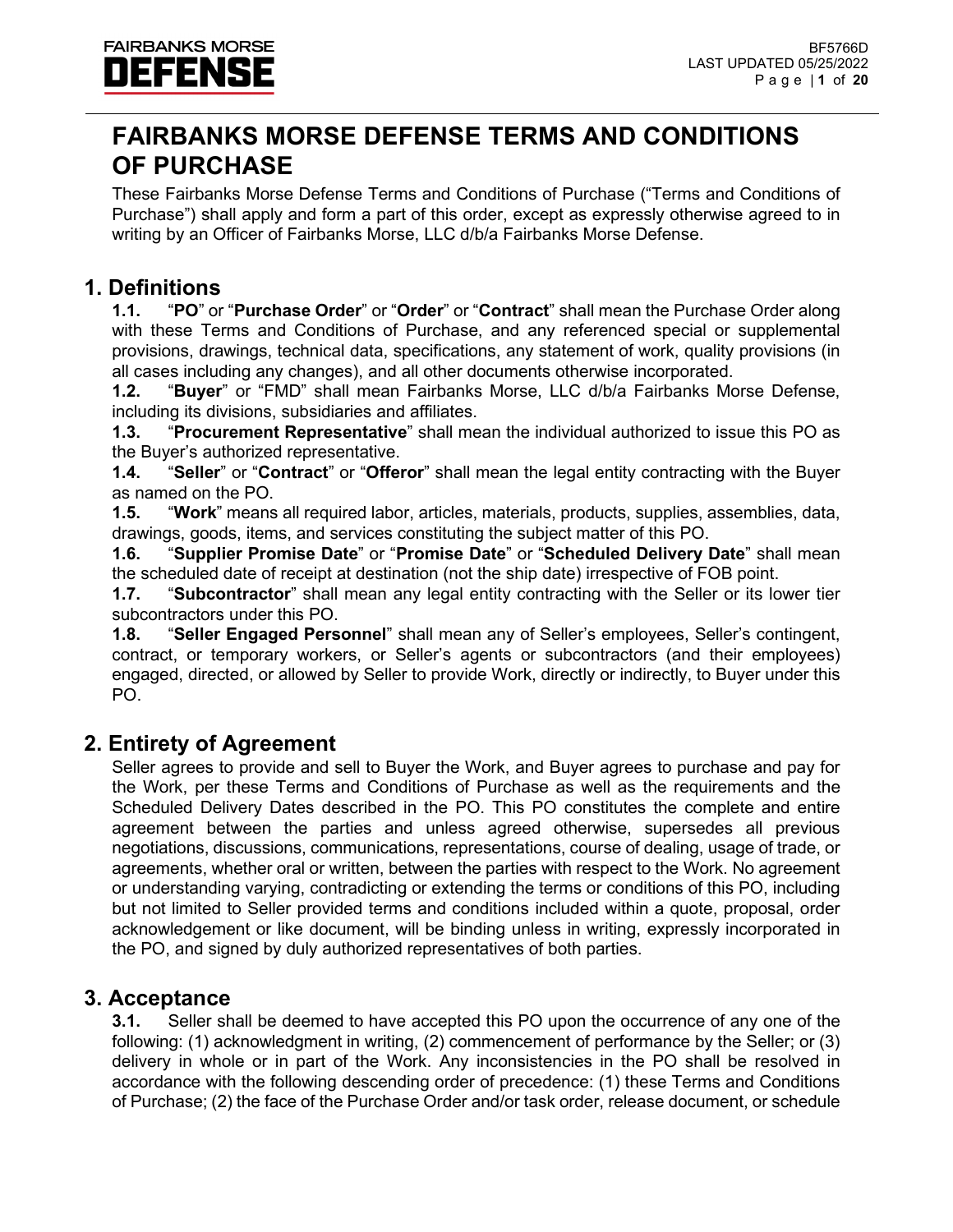# **FAIRBANKS MORSE** EFENS

(including any continuation sheets), as applicable; (3) any supplementary terms, conditions or provisions referenced in the PO; and (4) the statement of work and other documents included with or incorporated into the PO by reference.

**3.2.** Buyer should accept Work or give Seller notice of rejection within a reasonable time, notwithstanding any payment or prior test or inspection. No inspection, test, delay or failure to inspect or test, or failure to discover any defect or other nonconformance shall relieve Seller of any obligations under this PO or impair any rights or remedies of Buyer or its customer. In case any Work is defective or otherwise not in strict conformance with the requirements of this PO, Buyer shall have the right either to reject it, require its correction, or accept it with an equitable adjustment in price or other consideration. Buyer acceptance of nonconforming Work does not release Seller from its warranty or latent defect obligations. Any Work that has been rejected or requires correction shall promptly be replaced or corrected at Seller's expense, including transportation charges. In addition, Buyer reserves the right to charge Seller a rejection processing fee of four hundred dollars (\$400.00) for each time Work is rejected. If Seller fails to promptly replace or correct any Work within the PO delivery schedule, Buyer may: (a) return, reperform, repair, replace, or re-procure the non-conforming Work at Seller's expense; and (b) terminate this PO in accordance with the Termination for Default Clause established herein. Should Buyer's customer or other circumstances require acceptance of non-conforming Work, payment will be made at an equitable reduction in price.

#### **4. Changes**

Buyer may at any time by a written order issued by its Procurement Representative, suspend performance of this PO in whole or in part, and make changes to this PO, including changes to the following: drawings, designs, specifications, provisions and instructions of this PO, method of shipment and/or packing, delivery schedule, place of delivery, quantity of Work, scope of Work, Buyer furnished material and property, and inspection and acceptance requirements. Seller shall proceed immediately to perform this PO as changed. If any such change causes an increase or decrease in the cost of or the time required for performance of this PO, or otherwise affects any other provisions of this PO, an equitable adjustment shall be made in the purchase price and/or delivery schedule as agreed to in writing by Buyer, and the PO modified in writing accordingly. Any claim by the Seller for adjustment under this Clause must be asserted in writing within twenty (20) days from the date of receipt by the Seller of the notification of change; provided, however, that Buyer, if it decides that the facts justify such action, may receive and act upon any such claim asserted at any time prior to final payment under this PO. Nothing in this Clause shall excuse the Seller from proceeding with the PO as changed.

# **5. Product Changes/Part Obsolescence**

Seller shall provide written notification to Buyer prior to making any changes to Seller's tolling, facilities, materials, or processes, and/or provide written notification to Buyer upon becoming aware of any such changes by Seller's Subcontractors at any tier, that could affect the Work in this PO. This includes but is not limited to changes to fabrication, assembly, handling, inspection, acceptance, testing, manufacturing location, parts, materials, or suppliers. Seller shall notify Buyer of any pending or contemplated future action to discontinue Work purchased pursuant to this PO and shall allow Buyer to submit a forecast of expected annual usage prior to Seller finalizing its decision to discontinue the Work. Seller shall provide Buyer with a "Last Time Buy Notice" at least twelve (12) months prior to the actual discontinuance. Seller shall extend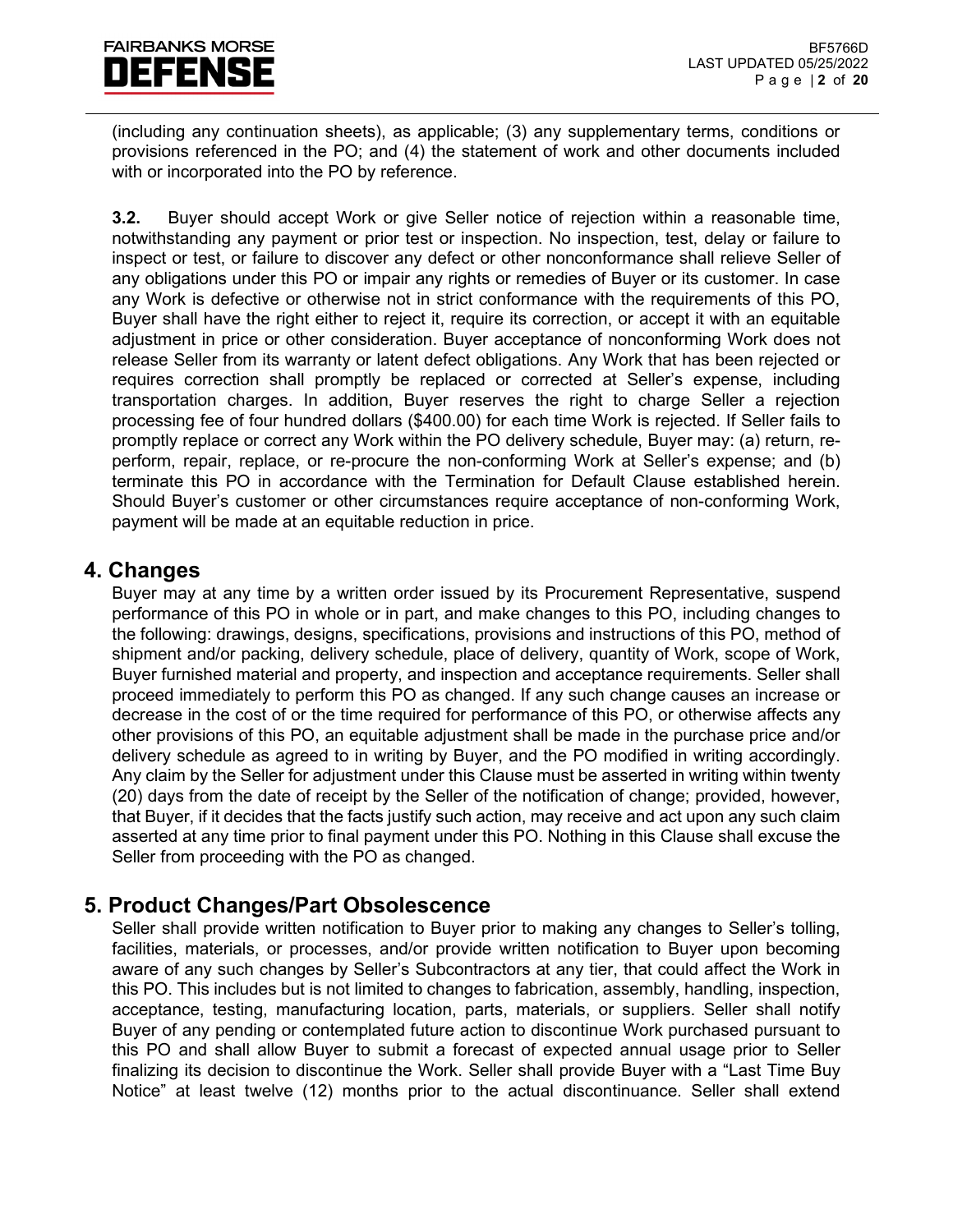

opportunities to Buyer to place last time buys of such Work with deliveries not to exceed one hundred eighty (180) days after the last time buy date.

#### **6. Part Preservation**

All Work has an expected shelf life of six months or longer, unless otherwise indicated. Corrosion, the result of oxidation or interaction with air or its environment that causes metals to deteriorate, must be prevented. It is Seller's responsibility to take the necessary steps required to prevent the Work from deteriorating. Seller agrees to accept responsibility for any Work that does not maintain a minimum six-month shelf life. All Work with a ground surface finish should have some form of preservation treatment and be packaged properly to extend shelf life. Buyer must approve any exceptions in writing. Seller shall provide Buyer with detailed instructions on the storage of the Work and warrants that if such instructions are observed, the goods will, for a period of five years after delivery, be capable of operation as intended.

# **7. Superseding Specifications**

The Specifications incorporated herein may include references to other Buyer, Buyer's customer, or United States Government specifications. Such referenced specifications shall include all revisions and supplements thereto which have been released prior to the issuance of Seller's last quotation.

#### **8. Delivery**

**8.1.** Time is of the essence and Seller shall furnish the Work covered by this PO, the associated product(s) shall be delivered DDP (Incoterms 2010) Buyer's facility in Beloit, Wisconsin, unless otherwise specified on the face of this PO. Unless otherwise agreed to in writing by Buyer, Seller shall not make material commitments or production arrangements in excess of the amount or in advance of the time reasonably required to meet Buyer's delivery schedule. Seller shall not make deliveries in advance of the Scheduled Delivery Date unless authorized in writing by Buyer. Work delivered to Buyer in advance of the Scheduled Delivery Date without Buyer's authorization may be returned or stored by Buyer at Seller's expense and without any obligation to Buyer. Deliveries will be made even in the event of a strike at Seller's location, unless otherwise authorized by Buyer. If the Seller fails to deliver in accordance with the schedule, Buyer will be entitled, at its election and its sole discretion, to either a price reduction for late deliveries, or the right to terminate this PO for default for late deliveries. Any expenses, costs or damages incurred by Buyer as a result of this default or any other non-compliance with the terms of this PO may, at the discretion of Buyer, be offset against any sum owing under this or any other PO between Buyer and Seller or charged back to Seller.

**8.2.** In the event of any anticipated or actual delay in the performance of this PO, Seller will immediately notify the Buyer in writing of the reasons for the delay and the actions being taken to overcome or minimize the delay along with a written recovery schedule. If Buyer requests, Seller shall, at Seller's expense, ship via air or other expedited routing to avoid or minimize any delay. Seller shall also immediately notify Buyer in writing of any events that could affect contract performance, such as bankruptcy proceedings, strikes, accidents, etc. Seller agrees to flow this Clause down to its Subcontractors, and promptly notify Buyer in writing when there exist such events and/or there are anticipated or actual delays at its Subcontractors that could affect performance under this PO. Notification shall not relieve Seller of its obligation to comply with PO delivery requirements.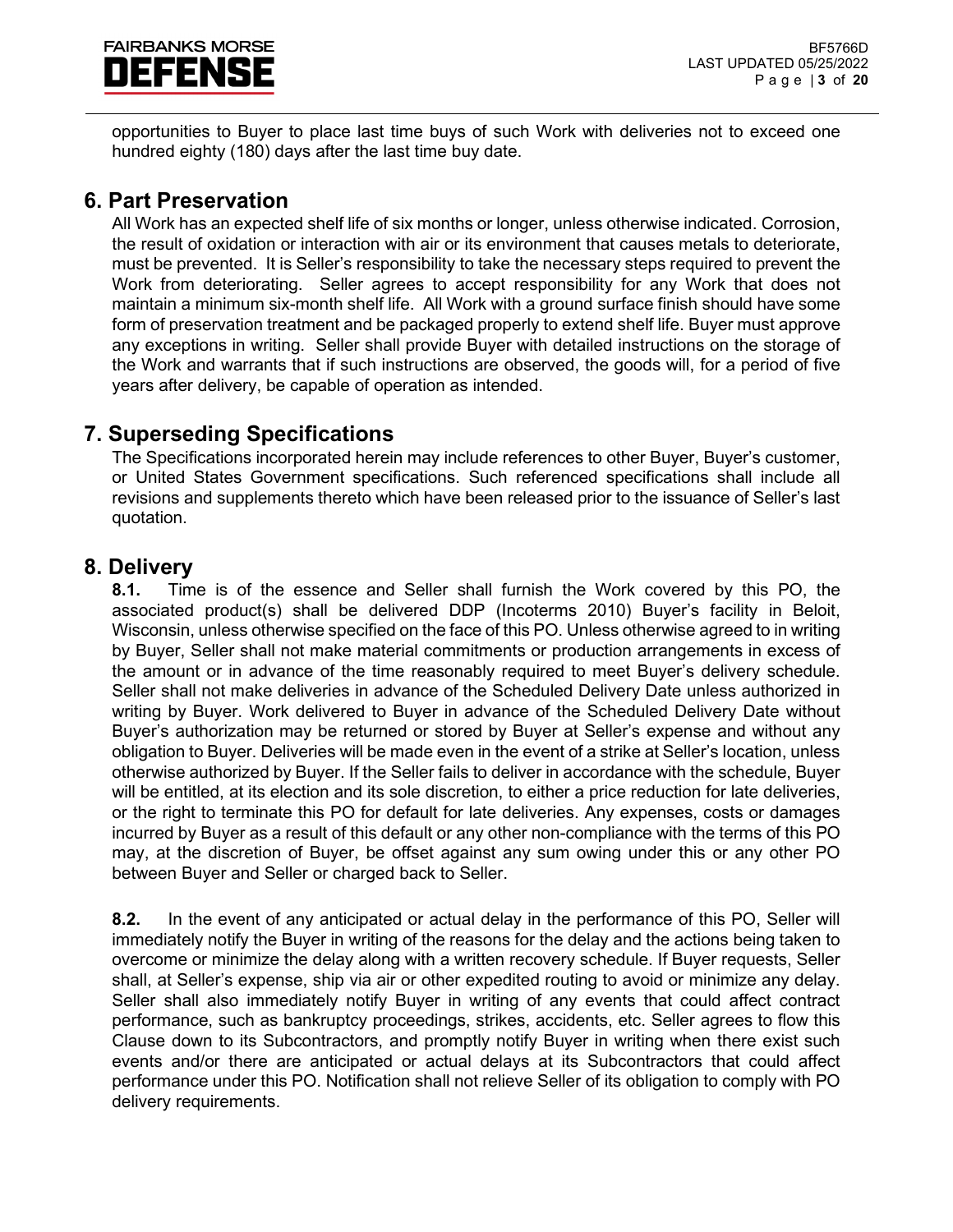**8.3.** In the event of a termination for convenience or change by Buyer, no claim will be allowed for any manufacture or procurement in advance of Seller's normal lead time(s) or in excess of what is reasonably required to meet Buyer's delivery date(s) in the absence of Buyer's prior written consent.

# **9. Technical Direction and Seller Responsibilities**

**9.1.** All communication between Seller and Buyer affecting the Work to be furnished shall be through the Procurement Representative. Buyer technical personnel may provide written technical direction. However, technical direction and management surveillance shall not impose tasks and requirements upon the Seller that are additional to or different from the general tasks and requirements established in the PO. The technical direction, to be valid: (1) must be issued in writing consistent with the general scope of the Work as set forth in this PO; and (2) shall not commit Buyer to any adjustment of the price, schedule or other PO provisions.

**9.2.** If any technical direction is interpreted by the Seller to fall within the Clause entitled "Changes", the Seller shall not implement such direction, but shall notify Buyer Procurement Representative in writing of such interpretation within ten (10) working days after Seller's receipt of such direction. Such notice shall: (1) include the reason upon which the Seller bases its belief that the technical direction falls within the purview of the "Changes" Clause; and (2) include the Seller's best estimate as to revision in estimated price, performance time, delivery schedules and any other issues that would result from implementing the technical direction.

**9.3.** If, after reviewing the information, the Buyer is of the opinion that such direction is within the purview of the "Changes" Clause and considers such changes desirable, Buyer will issue unilateral direction to proceed pursuant to the authority granted under this Clause. In the event the Buyer determines that it is necessary to avoid a delay in performance of the PO, Buyer may, in writing, direct the Seller to proceed with the implementation of the technical direction pending receipt of the information to be submitted under subsection (9.2) above. Should Buyer later determine that change direction is appropriate; the written direction issued hereunder shall constitute the required change direction.

**9.4.** Failure of the Seller and the Buyer to agree on whether direction is technical direction or a change within the purview of the "Changes" Clause shall be a dispute under the "Disputes" Clause. Any action taken by the Seller in response to any direction which falls within the purview of the "Changes" Clause given by any person other than the Procurement Representative shall be at the Seller's own risk.

# **10. Counterfeit Parts**

**10.1.** For purposes of this Clause, the term "Parts" consist of those products delivered under this PO that are the lowest level of separately identifiable items (e.g., articles, components, goods, and assemblies). The term "Counterfeit Part" means a Part that fulfills any or all of the following: 1) is or contains items misrepresented as having been designed, produced and/or tested under an approved system or other acceptable method; 2) is an item altered to resemble a product without authority or right to do so, or is an imitation of another product, with the intent to mislead or defraud by presenting the imitation as original or genuine; 3) is an approved Part that has reached a design life limit or has been damaged beyond possible repair, but is altered and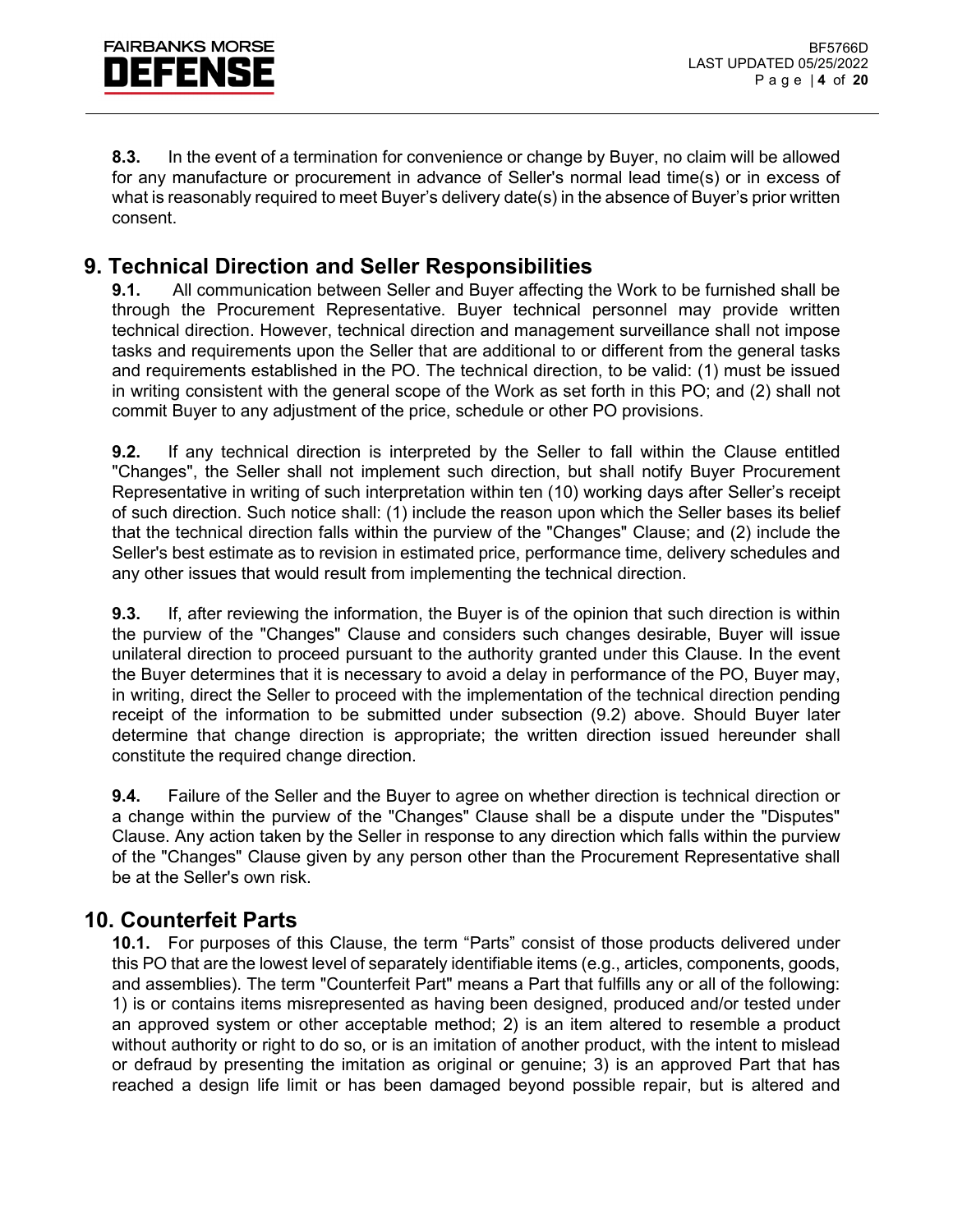misrepresented as acceptable; or 4) is a used, refurbished, sample, or reclaimed item passed off as a new one.

**10.2.** Seller agrees and shall ensure that Seller and Seller Engaged Personnel shall deliver no Counterfeit Parts to Buyer. Seller shall only purchase items to be delivered or incorporated as Parts directly from the original component manufacturer /original equipment manufacturer, or through an authorized distributor. Parts shall not be acquired from independent distributors or brokers unless approved in advance in writing by Buyer. Seller shall, at its expense, promptly replace any delivered Counterfeit Part with a genuine Part conforming to the requirements of this PO. Notwithstanding any other provision herein, Seller shall be liable for all costs relating to the removal and replacement of Counterfeit Parts, including without limitation costs borne by Buyer, its customer or subcontractor associated with removing Counterfeit Parts, of reinserting replacement Parts and of any testing necessitated by the need to identify the Counterfeit Parts and the reinstallation of Parts after Counterfeit Parts have been exchanged. The remedies contained in this Clause are in addition to any remedies Buyer may have at law, equity or under other provisions of this PO.

#### **11. Intellectual Property**

**11.1.** This Clause is subject to any US Government rights. All technical work product, including, but not limited to, ideas, information, data, documents, drawings, software, software documentation, designs, specifications, and processes produced by or for Seller, either alone or with others, in the course of or as a result of any Work performed by or for Seller under this PO shall be the exclusive property of Buyer and be delivered to Buyer promptly upon request.

**11.2.** All inventions conceived, developed, or first reduced to practice by or for Seller, either alone or with others, in the course of or as a result of any Work performed by or for Seller under this PO, and any patent application and patents based on or relating to any such inventions (both domestic and foreign), shall be the exclusive property of Buyer. Seller shall promptly disclose all such inventions to Buyer in written detail, and execute all papers, cooperate with Buyer, and perform all acts necessary or appropriate in connection with the filing, prosecution, maintenance, or assignment of related patents or patent applications to Buyer.

**11.3.** All works of authorship, including, but not limited to, documents, drawings, software, software documentation, photographs, video tapes or files, sound recordings, and images, created by or for Seller, either alone or with others, in the course of or as a result of any work performed by or for Seller under this PO, together with all copyrights subsisting therein, shall be the sole property of Buyer. To the extent permitted under United States copyright law, all such works shall be works made for hire, with the copyrights therein vesting in Buyer. The copyrights of all other such works, including all of the exclusive rights therein, shall be promptly transferred and formally assigned free of charge to Buyer. Buyer shall have the right, at no additional charge, to use and/or reproduce Seller's and/or Seller's Subcontractors applicable literature, such as operating and maintenance manuals, technical publications, prints, drawings, training manuals, and other similar supporting documentation and sales literature.

**11.4.** Buyer shall have an unlimited, irrevocable, paid-up, perpetual royalty-free right and license to make, have made, sell, offer for sale, import, use, execute, reproduce, display, perform, distribute (internally or externally) copies of, and prepare derivatives of, and authorize others to do any, some or all of the foregoing, any and all technical work product, and works of authorship,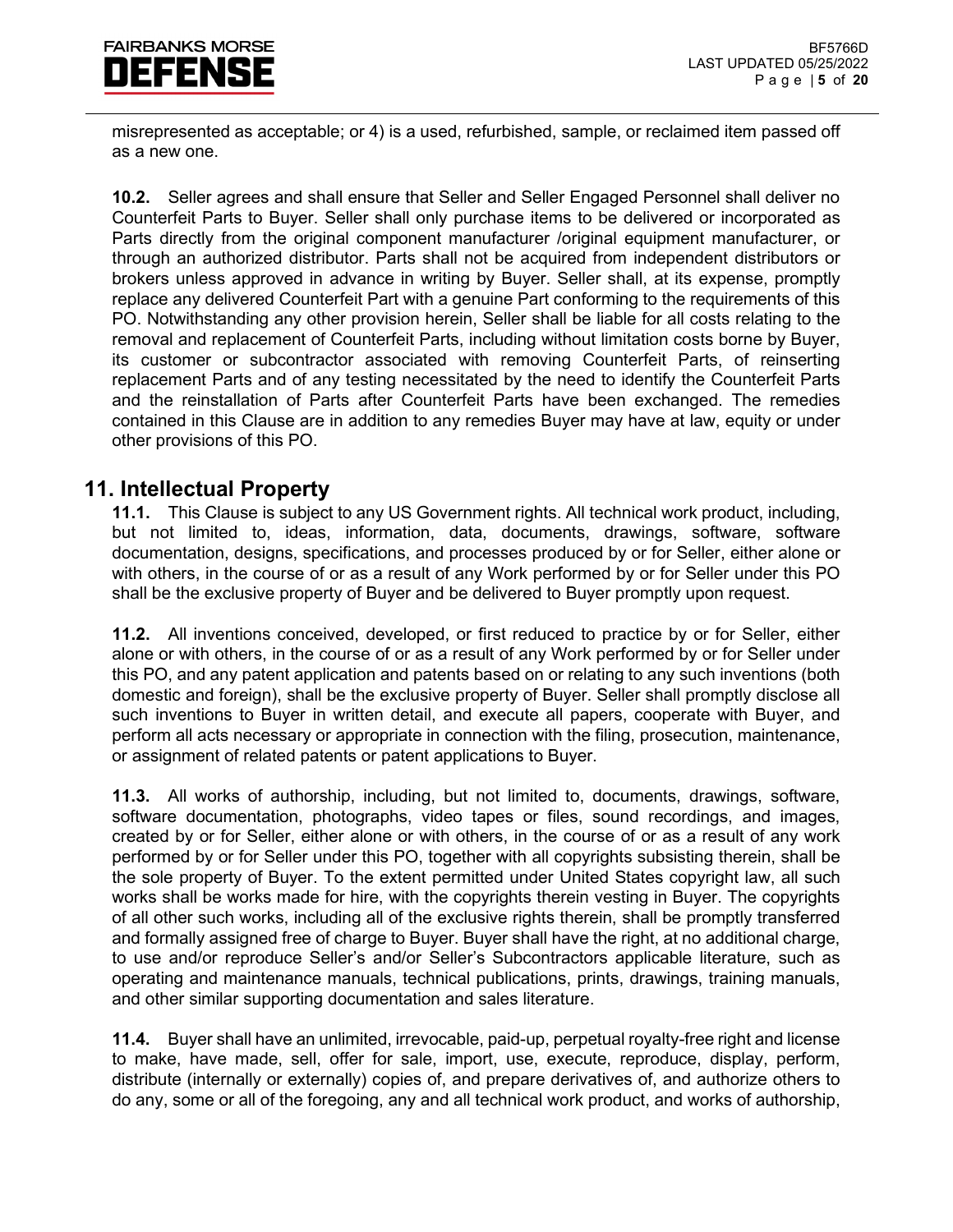

conceived, developed, generated, or delivered in performance of or in connection with this PO. In the event of any inconsistency between this Clause and any US Government clause incorporated by reference into this PO, the incorporated US Government clause shall govern.

# **12. Title to Drawings, Specifications and Work Product**

**12.1.** This Clause is subject to any US Government rights. Buyer and/or its customers shall at all times have title to: (1) all drawings and specifications furnished by Buyer to Seller, and (2) all documents (including, without limitation, all drawings and specifications) and work product, in any form, generated by, for or on behalf of Seller in connection with this PO. The price indicated on this order for any of the foregoing shall constitute the entire cost to the Buyer of any such item. All of said items shall be recorded on Seller's books and records and identified both in said books and physically where such items are located as property of Buyer and retained by Seller on consignment, subject to examination by Buyer. They shall be at Seller's risk and shall be maintained and stored by the Seller and if lost, damaged, or destroyed shall be replaced by the Seller without charge to the Buyer. Such items shall be used exclusively in the production for Buyer of articles ordered hereunder and the use thereof for any other purpose is prohibited unless approved by Buyer in writing. All items covered by the order are subject to removal by Buyer immediately on demand without charges.

**12.2.** The Seller hereby assigns and agrees to assign to Buyer the Seller's entire right, title and interest in and to (1) any and all documents and work product referred to above, (2) any and all applications for patent, domestic and foreign, that may be filed on said documents and work product, (3) any and all patents that may issue or be granted on such applications, and (4) any and all trademarks and copyrights in material related to said documents and work product. Seller shall, upon request by Buyer, immediately sign or have signed and deliver to Buyer, without further consideration, any and all documents necessary to perfect the assignments granted in this Clause.

# **13. Rights in Computer Software**

This Clause is subject to any US Government rights. Seller hereby assigns to Buyer all rights, title and interest in computer software, including computer programs, databases and documentation thereof (individually and collectively, "Software"), developed in the performance of this PO, including the right to apply for and register copyrights and patents in the U.S. and any other country, the right to all extensions and renewals thereof, unrestricted and complete rights of publication or reproduction, the right to use and license others to use said Software, and right to exclude others from reproducing the Software. Seller shall obtain from its Subcontractors all rights necessary to fulfill the Seller's obligation to Buyer under this PO. Seller agrees to execute any and all documents Buyer may be required to perfect the above assignment. Buyer shall have an unlimited, irrevocable, paid-up, perpetual royalty-free right and license to make, have made, sell, offer for sale, import, use, execute, reproduce, display, perform, distribute (internally or externally) copies of, and prepare derivatives of, and authorize others to do any, some or all of the foregoing, any and all Software conceived, developed, generated, or delivered in performance of or in connection with this PO.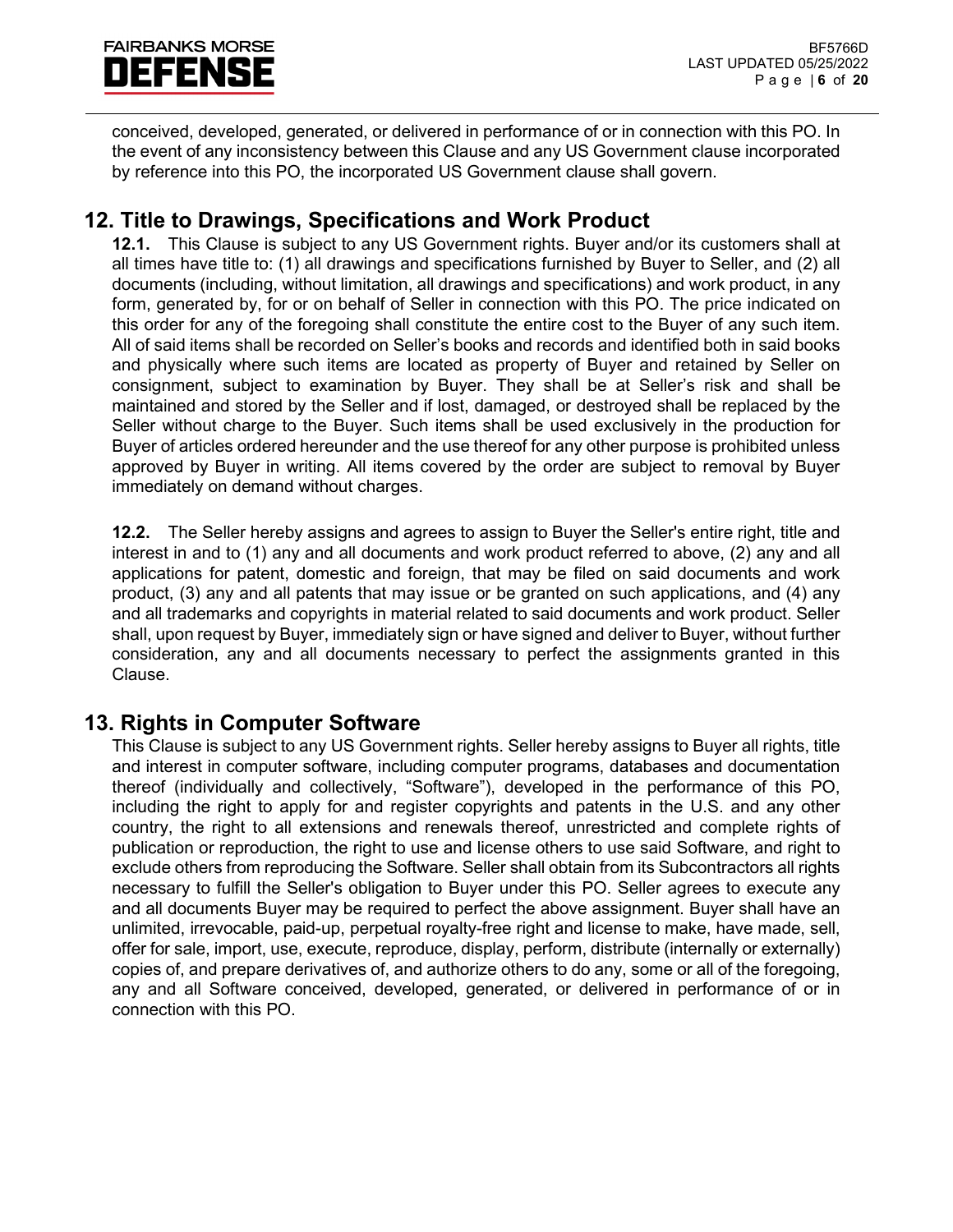

# **14. Confidential or Proprietary Information/Property**

Seller shall keep confidential and protect from disclosure all information and property obtained from Buyer in connection with this PO and identified verbally or in writing as confidential or proprietary, or which reasonably would be considered to be confidential or proprietary, as well as all documents and work product generated by Seller under this PO. Unless otherwise expressly authorized herein by Buyer, Seller shall use such information and property, and the features thereof, only in the performance of and for the purpose of this PO. Seller shall not, at any time during or after performance of this PO, disclose to others (except those Seller Engaged Personnel with a need to know) the terms of this PO or any other information, knowledge, or data (including business, technical, financial, or information of a proprietary or trade secret nature) that Seller: (a) receives from Buyer; or (b) conceives, develops or acquires in the performance of this PO. Nothing in the foregoing shall affect compliance with US Government requirements. Upon Buyer's request, and in any event upon the completion, termination or cancellation of this PO, Seller shall return all such information and property to Buyer or make such other disposition thereof as directed by Buyer. Seller shall not sell or dispose of any scrap or any completed, partially completed, or defective proprietary property before receiving written authorization and disposition instructions from Buyer. Seller shall flow down to its Subcontractors receiving such information or property these requirements to provide to Buyer the same rights and protection as contained in this Clause.

#### **15. Release of Information and Use of Name**

The Seller shall not, without the prior written consent of Buyer, publicly release any information regarding the subject matter of this PO. This includes but is not limited to advertisements, brochures, news releases (including photographs, films, public announcements, or denial/confirmation of the same, or interviews with news media) and the like. Seller shall not use or allow to be used, Buyer's name, logo or trademarks without the prior written approval of Buyer. The Seller shall include the substance of this Clause, including this sentence, in all of its subcontracts.

# **16. Seller's Compliance with Applicable Laws**

Seller warrants and certifies it has complied and will comply with all applicable federal, state and local laws, statutes, ordinances, rules, regulations, programs, plans, and orders (collectively referred to as "Laws") in its performance of this PO and that all Work delivered hereunder complies with all applicable Laws. Seller warrants that it is in compliance with all Laws pertaining to firearms, ammunition, and explosive materials, which include but are not limited to the Federal Gun Control Act (18 USC § 921 et. seq.; 27 CFR Part 478), the National Firearms Act (26 USC § 5801 et. seq.; 27 CFR Part 479) and Federal explosives law, as amended by the Safe Explosives Act (18 USC § 841 et. seq.; 27 CFR Part 555). Seller also warrants that it will accurately label all deliverables consistent with the requirements of 40 CFR Part 82 "Protection of Stratospheric Ozone; Labeling". Work under this PO may be in a hazardous environment. Access to Work on this PO by persons under the age of 18 will be in compliance with the laws of the State where the Work is being performed. Seller agrees to defend, indemnify, and hold harmless Buyer from and against any Damages relating to any actual or alleged non-compliance by Seller or Seller's Subcontractors of any Laws. Buyer's approval of Seller's facilities, processes, or Work does not nullify or modify Seller's obligation for compliance to all applicable Laws.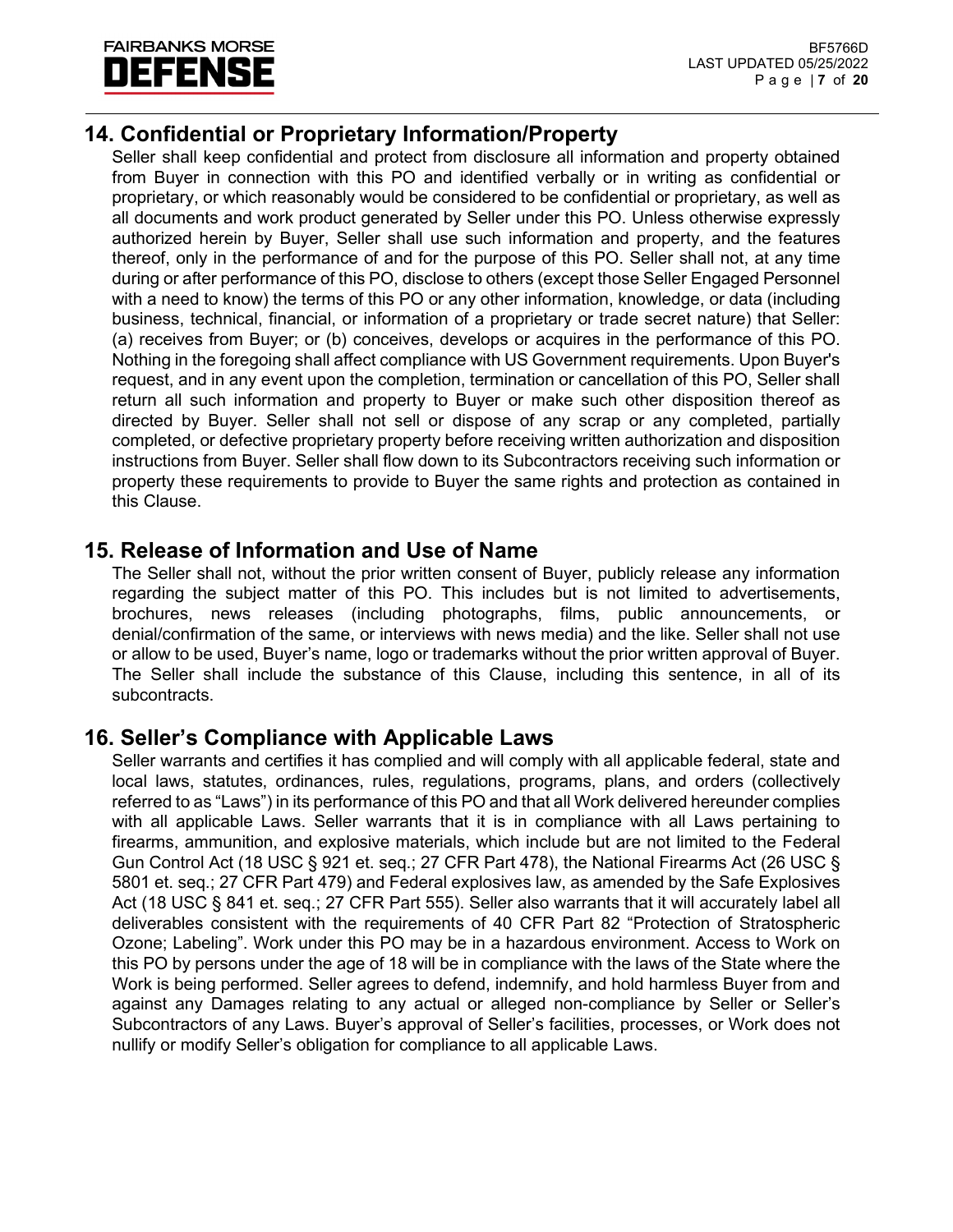

#### **17. Hazardous Materials**

**17.1.** Buyer will not accept, store or dispose of any toxic substances or hazardous material except as and to the extent, if at all, expressly provided for in this Order. In particular, paints, primers, or coatings on products required by this Order that contain the following constituents shall not be shipped without prior written approval by Buyer: arsenic, mercury, methylene chloride, methyl ethyl ketone (MEK), lead, and chromium, their compounds, or organo-metallic material. Materials known or suspected of containing or coming in contact with asbestos, polychlorinated biphenyls (PCBs), or mercury or mercury containing compounds shall not be provided without Buyer's prior written permission. Seller shall not use brass or copper black oxide coated thread fasteners when installing or replacing threaded fasteners in the performance of any work under this PO. If invoked specifications and standards permit other materials in lieu of these materials, they shall be used.

**17.2.** Prior to shipment of any hazardous material or chemical (as determined by OSHA regulation at 29 CFR § 1910.1200[d] or Federal Standard No. 313) onto Buyer property or work sites, Seller shall provide to Buyer one copy of OSHA Form 20 or 174, Material Safety Data Sheet or equivalent, for each such material or chemical. The form shall include the Buyer stock number or the material specification number as defined in this PO and all of the information required by 29 CFR §1910.1200(g). The packaging, labeling, handling, and shipping of all hazardous items must conform to all Laws, including carrier regulations. In addition to application of proper shipping labels on the outside container, each container of hazardous items shall be marked with the appropriate precautionary label according to the Code of Federal Regulations. Any failure to comply with the above submission requirement shall be grounds for withholding payments due the Seller hereunder.

# **18. Title, and Risk of Loss**

Title to Work delivered under this PO shall pass to Buyer upon formal acceptance, regardless of when or where Buyer takes physical possession, unless the PO specifically provides for earlier passage of title. Risk of loss or damage to the Work shall remain with the Seller until, and shall pass to Buyer, upon the latter of acceptance or delivery to the Buyer. The risk of loss of nonconforming Work remains with the Seller until cure and acceptance of conforming Work.

#### **19. Invoice and Payment**

**19.1.** Seller shall prepare at time of shipment full and complete invoices for the Work performed and shall deliver one (1) legible copy of invoices by mail or email as directed in the PO. Seller shall verify email address accuracy to avoid payment delays. Seller shall be paid the prices stipulated herein for supplies delivered and accepted, less applicable deductions, if any. Buyer has no obligation to pay for items not included in the PO. Invoices shall (a) be rendered separately for each delivery with bill of lading attached (b) cover not more than one order (c) be rendered with order number noted thereon. If invoice is subject to cash discount the discount period shall date from receipt of material or receipt of proper and correct invoice whichever is later. For purposes of earning the discount, payment is deemed made on the date of mailing Buyer's check or completion of wire transferred funds. Buyer may, at its option, make payment to the Seller prior to the delivery and/or acceptance of Work. All invoices shall contain substantially the following assurance: "Seller hereby certifies that these goods were produced in compliance with all applicable requirements of the Fair Labor Standards Act as amended, and of regulations and orders thereunder, and of all federal, state and local statutes, rules and regulations relating to employment and conditions of employment." When machinery requires installation to verify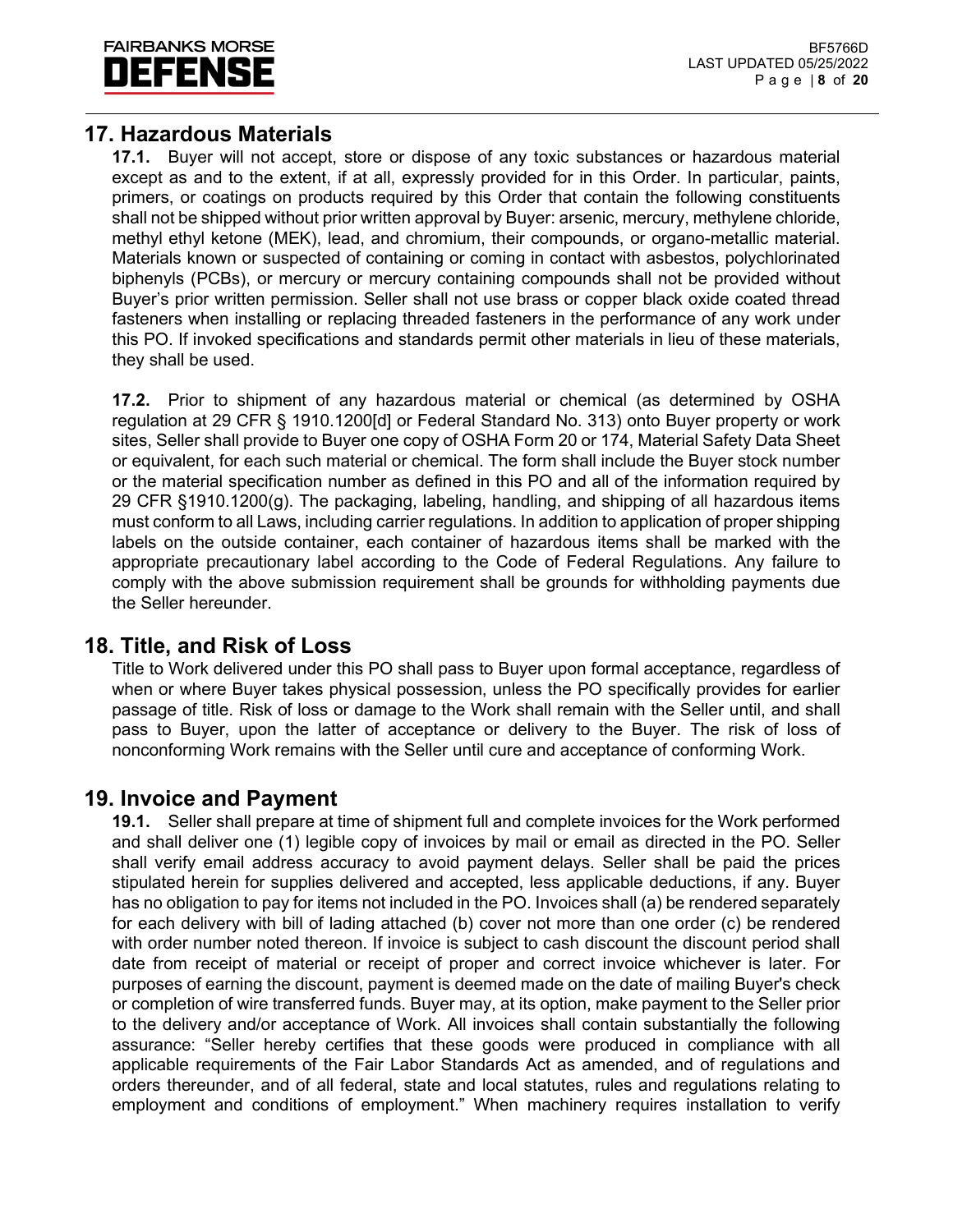# **FAIRBANKS MORSE** FFN

satisfactory operation, invoices will not be honored prior to Buyer approval of satisfactory installation and operation.

**19.2.** Each Seller invoice shall be for delivery/completion of Work on only one PO. Seller shall limit the number of submitted invoices on this PO to one (1) per month, with multiple items on a given invoice. Each Seller invoice shall contain as a minimum the PO number and total invoice amount, and for each Work item include: PO line item, Work description (including serial numbers, if required), quantity delivered and invoiced, and invoiced amount. Invoiced unit costs for each Work item must exactly match what is in the PO. Tax and freight charges, when applicable, shall be separately stated on the invoice. Unless the PO specifies otherwise, prices shall not include any sales or use taxes for which Buyer provided an exemption. Buyer shall be entitled at all times to off-set any amounts owed by Seller to Buyer against any amount payable by Buyer to Seller. Unless the PO specifies otherwise, no payment for extras shall be made unless such extras and the price therefore are authorized in writing by Buyer. Unless specified otherwise on the face of the PO, terms of payment shall be net sixty (60) days from Buyer's receipt of Seller's invoice.

# **20. Packing, Marking, Shipping**

All Work shall be packed, marked, and shipped strictly in accordance with the requirements specified in the PO. If no specific instructions are provided, utilize the least expensive good commercial practices to ensure protection in shipment and storage and compliance with applicable Laws. Any expense incurred by Buyer as a result of improper preservation, packaging, packing, marking, or method of shipment shall be reimbursed by Seller. No separate or additional charge is payable by Buyer for containers, crating, boxing, bundling, dunnage, drayage, or storage unless specifically stated in the PO. Seller will strictly adhere to Buyer's routing instructions on the PO. Seller shall forward to Buyer, with invoice, the express receipt of bill of lading; signed by the carrier evidencing the fact that shipment was made. On containers, Seller shall mark handling and loading instructions, shipping information, PO number, item and account number, shipment date, and names and addresses of Buyer and Seller. Each shipment of Work shall also include a separate packing list in a waterproof envelope or wrapper. Crating, packaging, and packing on purchases from outside the United States of America must conform to ISPM 15, International Standard for Phytosanitary Measures Publication Number 15. Any extra expense in effecting delivery of material and equipment not so shipped will be charged to Seller. THE FOLLOWING SENTENCE APPLIES ONLY TO ORDERS PURCHASED FOR OR BY FEDERAL EQUIPMENT COMPANY, A SUBSIARY OF FAIRBANKS MORSE LLC: SELLER SHALL NOT USE YELLOW WRAPPING MATERIAL OR ATTACHED YELLOW PROTECTION DEVICES SUCH AS CAPS OR PLUGS.

# **21. Representations, Warranties, and Guarantees**

By acceptance of this PO, Seller warrants for at least twelve (12) months from the date of acceptance or re-sale by Buyer, whichever is later ("Warranty Period"), that all Work: (a) shall be new, suitable for the uses intended, of the grade and quality specified and free from all defects in design, material and workmanship; (b) shall strictly conform to all applicable specifications, drawings, descriptions, samples furnished and other requirements of the PO; (c) shall be adequately packaged and labeled; (d) shall not infringe any patent, trademark, trade secret or copyright, or any other intellectual property, contract or other third party right; (e) shall be of good and merchantable title, free of liens and encumbrances; and (f) are not in violation of any Laws. The foregoing warranties are in addition to all other warranties, expressed or implied, and shall survive delivery, inspection, acceptance and payment by Buyer. If the Work is found not to meet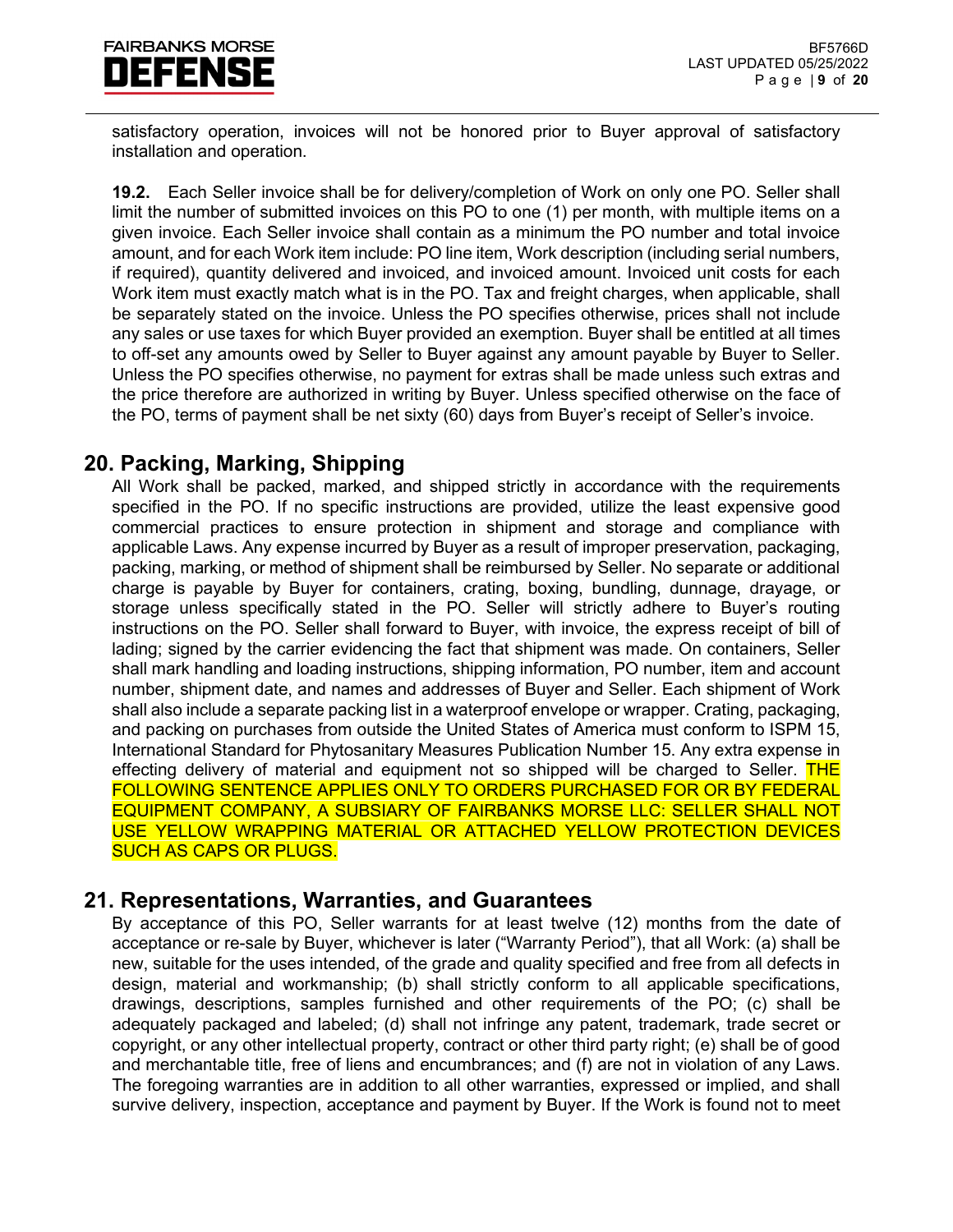

the warranties and guarantees specified herein, Buyer may, within its sole discretion, return such Work to Seller at Seller's expense, for correction, replacement, re-performance or credit, plus transportation charges. If repair, or replacement, or re-performance of the Work is not timely, Buyer may elect to return, repair, replace, or re-procure the non-conforming Work at Seller's expense. Any Work corrected, replaced, or re-performed shall be subject to the provisions of this Clause to the same extent as the Work initially furnished hereunder for the remaining Warranty Period or for six (6) months from acceptance of the corrected, replaced or re-performed Work, whichever is longer. Should Buyer's customer require acceptance of the Work not conforming to this warranty, payment will be made at an equitable reduction in price. This warranty shall run to Buyer, its successors, assigns, customers, and users of its products. These rights granted to Buyer under this Clause are in addition to any rights or remedies provided elsewhere in this PO or in law and equity and shall not be deemed to be exclusive.

# **22. Inspection**

**22.1.** All Work purchased hereunder (and work-in-process relating thereto) shall be subject to inspection and testing by Buyer (or Buyer's customer) at any reasonable time and from time to time before, during or after manufacture and delivery. If any inspection or test is to be made on the premises of the Seller, the Seller without additional charge shall provide all reasonable facilities and assistance for the safety and convenience of the inspectors in the performance of their duties.

**22.2.** Notwithstanding prior inspections, all Work is subject to final inspection and approval at Buyer's plant or other place designated by Buyer and, notwithstanding any payment that may be made, no Work is deemed accepted until such final inspection and approval. Buyer's inspection before, during or after manufacture and delivery shall not constitute a waiver of the right of subsequent rejection by reason of any undiscovered or latent defect. Buyer has the right to inspect the Work on or after delivery. Buyer, at its sole option, may inspect all or a sample of the Work, and may reject all or any portion of the Work.

**22.3.** If the Work is non-conforming or damaged, Buyer has the right, effective upon written notice to Seller, to: (a) rescind the order in its entirety; (b) accept the Work at a reasonably reduced price; or (c) reject the Work and require replacement of the rejected goods. If Buyer requires replacement of the Work, Seller shall, at its expense, promptly replace the non-conforming Work and pay for all related expenses, including, but not limited to, transportation charges for the return of the defective Work and the delivery of replacement Work. If Seller fails to timely deliver replacement Work, Buyer may replace the Work using a third party and charge Seller the cost thereof and terminate this order for cause. Any inspection or other action by Buyer under this Section shall not reduce or otherwise affect Seller's obligations under the order, and Buyer shall have the right to conduct further inspections after Seller has carried out its remedial actions.

# **23. Performance Testing**

Seller acknowledges that Buyer will be required to demonstrate that the Work meets the requested specifications at Buyer's or its customer's facility. In the event of any failure to successfully complete a performance test due to problems with the Work, Seller shall promptly provide one or more technicians without charge at such facility to make such modifications or adjustments as necessary. If the Work cannot promptly thereafter successfully complete the performance test, Buyer may reject, and/or rescind any earlier acceptance of the Work as nonconforming.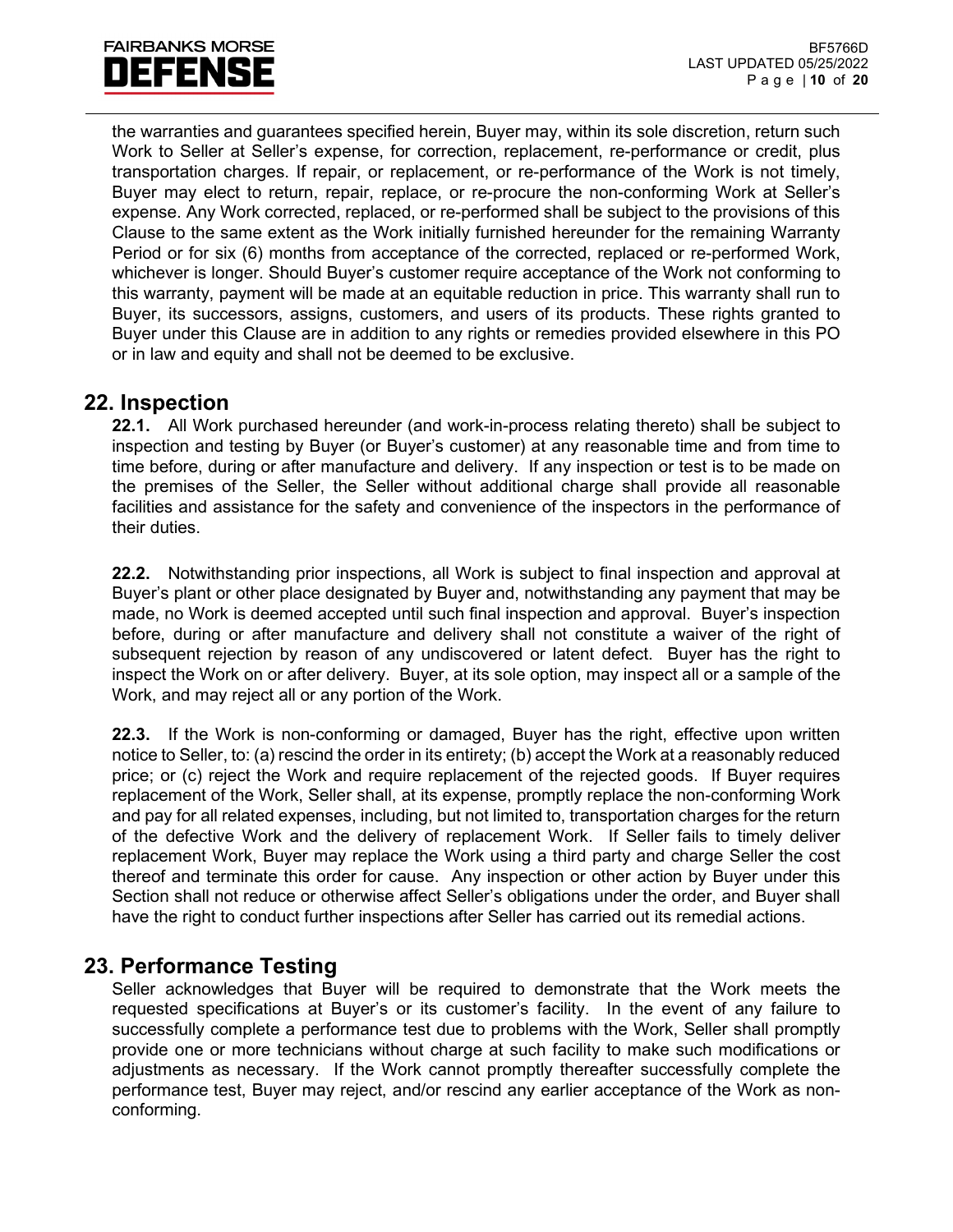

# **24. Price Warranty**

The prices indicated on this order are firm and no change or adjustment will be allowed unless authorized in writing by Buyer. Seller represents that the prices set forth in this order do not exceed current selling price of similar materials having the same or similar quality in like quantity, whether sold to the U.S. Government or to any other purchaser. In the event of such excess price or in the event prices charged hereunder shall exceed prices permitted by any applicable law or regulation. Seller agrees to forthwith refund any such excess price to the Buyer.

# **25. Seller Compliance with Labor and Employment Laws**

Seller and Seller Engaged Personnel are not employees of Buyer and are not entitled to any Buyer employee benefits or privileges. Seller shall comply with all applicable federal, state, and local labor and employment laws, regulations, and executive orders, including Form I-9 requirements and use of E-Verify. Seller shall pay all wages due to its employees and all related employment taxes and workers' compensation and unemployment insurance amounts. Seller shall indemnify and hold harmless Buyer against all Damages arising out of any alleged failure to comply with labor and employment laws applicable to any Seller Engaged Personnel. 26. EEO and Affirmative Action Obligations: Buyer is an equal opportunity and affirmative action employer. Seller and its Subcontractors must employ, assign, and advance Seller Engaged Personnel without regard to race, color, creed, religion, sex, national origin, disability, age, status as a covered veteran, or any other legally protected characteristic. Seller and its Subcontractors must comply with all provisions of EO 11246 as amended, along with any applicable provisions of 41 CFR §§ 60-1.40, 60-250.4, 60-300.5(a) and 60-741.5(a) with respect to affirmative action program requirements.

# **26. Financial Responsibility**

Seller shall, prior to commencing work under this PO, furnish such financial data and related information as may be required by Buyer to permit a determination of financial capability/responsibility under this PO. Seller shall, at no increase in PO price, promptly submit interim financial data as may be requested by Buyer to determine continuing financial capability/responsibility during the progress of work under this PO. If Seller's financial capability/responsibility are determined by Buyer to be such as may jeopardize performance hereunder, Buyer shall have the right to request, and Seller shall promptly deliver at no increase in PO price, a complete and current manufacturing data package sufficient to enable Buyer to complete or have completed the Work hereunder. Upon such request by Buyer, Seller thereby grants to Buyer a non-exclusive royalty-free license and rights under such data and patents, if furnished hereunder. Buyer agrees that, so long as Seller is not in default, Buyer will not use the drawings for such manufacture. Upon completion and acceptance by Buyer of the Work required to be performed hereunder, Buyer shall return to Seller such manufacturing data package.

# **27. Liens**

Seller agrees that no liens, security interests, encumbrances or property rights of any kind ("Liens") shall lie or attach upon or against the Work or any Buyer Property, or any part thereof, for or on account of any work performed, provided, or service furnished by Seller pursuant to this PO. If any Lien is asserted against the Work or Buyer Property, or any part thereof, Buyer shall have the right to discharge the same by filing a bond or security, or in its discretion, by paying the amount of such claim, and in such event, Buyer shall have the right to deduct from the PO price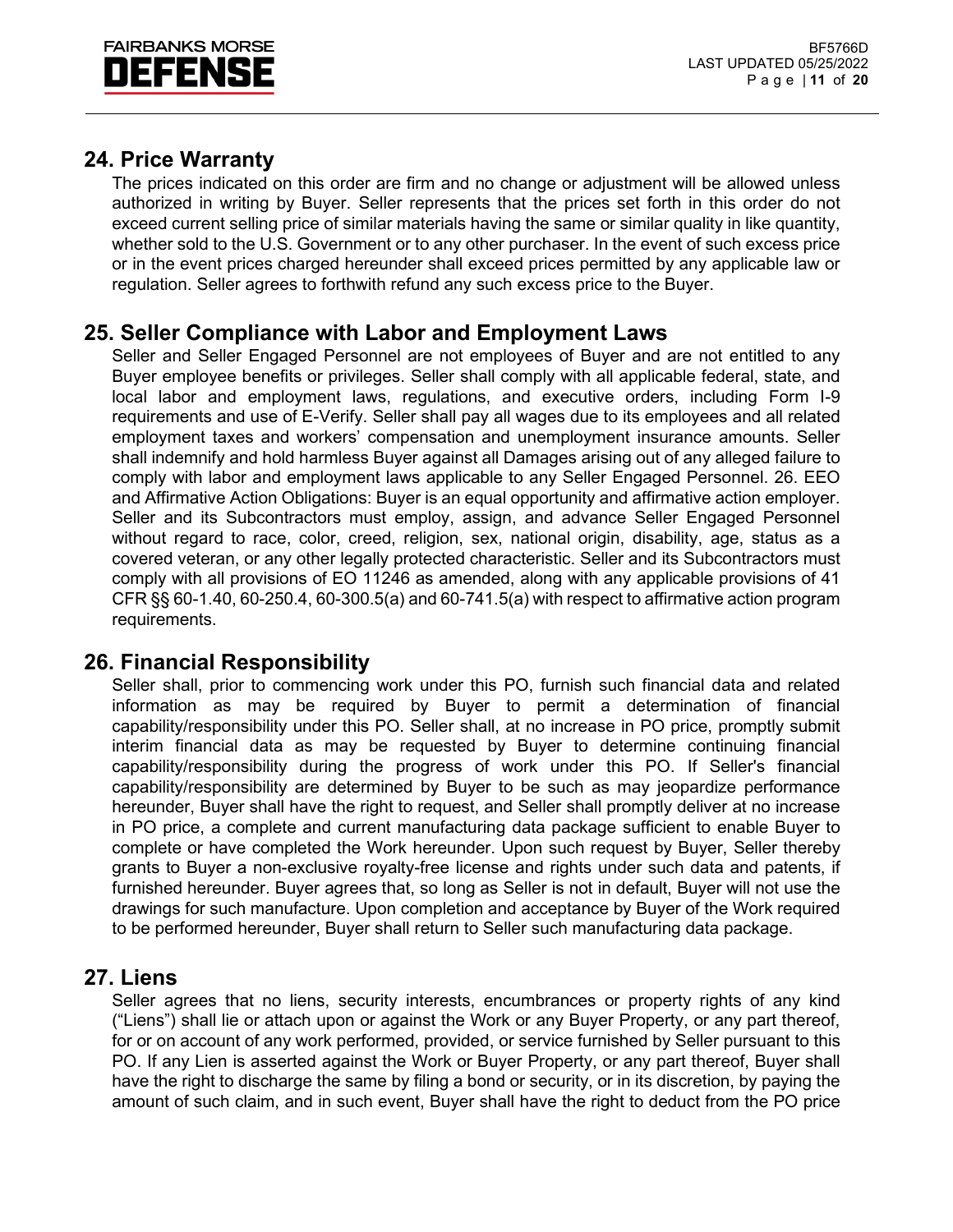

the amount thus paid. If the PO price has been paid, Seller shall repay to Buyer, upon demand, the amount thus paid by Buyer for the purpose of discharging such claim, plus all administrative and legal expenses incurred by Buyer.

# **28. Records**

Unless a different period is set forth elsewhere in this PO, Seller shall retain all pertinent books, documents, papers, and records involving transactions related to this PO for a period of six (6) years after final payment on this PO. At the conclusion of this time period, Seller shall make written request to the Procurement Representative, for permission to (1) destroy such records; (2) package and ship same to Buyer; (3) maintain said records at Seller's facilities; or (4) any combination of the above.

# **29. Termination for Convenience**

**29.1.** Buyer may terminate performance of Work under this PO in whole or, from time to time, in part when Buyer determines that it is in its best interest. Buyer shall terminate by issuing to the Seller a "Notice of Termination" specifying the extent of termination and effective date.

**29.2.** After receipt of a Notice of Termination, and except as directed by Buyer, the Seller shall immediately proceed with the following obligations in addition to any specifically included in the Notice of Termination: (1) Stop work as specified in the Notice of Termination; (2) Place no further subcontracts or orders except as necessary to complete the continued portion of this PO; (3) Terminate all subcontracts to the extent they relate to the Work terminated; (4) Complete performance of the Work not terminated; (5) As directed by Buyer, transfer title and deliver to Buyer: (i) the fabricated or unfabricated parts, Work in process, completed Work, supplies, and other material produced or acquired for the Work terminated, and (ii) the completed or partially completed plans, drawings, information, and property that, if the PO had been completed, would be required to be furnished to Buyer; and (6) Comply with the instructions by Buyer in the Notice of Termination and any subsequent written instructions.

**29.3.** Seller shall submit a final termination settlement proposal to Buyer in the form and with the certifications prescribed by Buyer. Seller shall submit the proposal promptly, but no later than ninety (90) calendar days from the Notice of Termination. If the Seller fails to submit the proposal within the time allowed, Buyer may determine, on the basis of information available, the amount, if any, due the Seller because of the termination and shall pay that amount. Such determination shall be conclusive.

**29.4.** Subject to subsection (29.3) of this Clause, the Seller and Buyer may agree upon the whole or any part of the amount to be paid or remaining to be paid due to the termination. The Seller shall be reimbursed for actual, reasonable, and allowable cost incurred up to the date of termination plus a reasonable profit on work performed (a loss rate would apply if the Seller would have sustained a loss on the entire PO had it been completed) not to exceed the total price to be paid for the remaining Work on the PO. In no event shall Buyer be obligated to pay for Seller's anticipatory profit or unabsorbed overhead on the Work terminated. Unless a later date is determined by Buyer, if within ninety (90) days of the Notice of Termination or the Seller's Settlement Proposal, whichever is later, the Seller and Buyer have not agreed on the entire amount to be paid, Buyer shall pay the Seller the amount determined by Buyer to be due the Seller. Failure of the parties to reach agreement shall be a dispute under the "Disputes"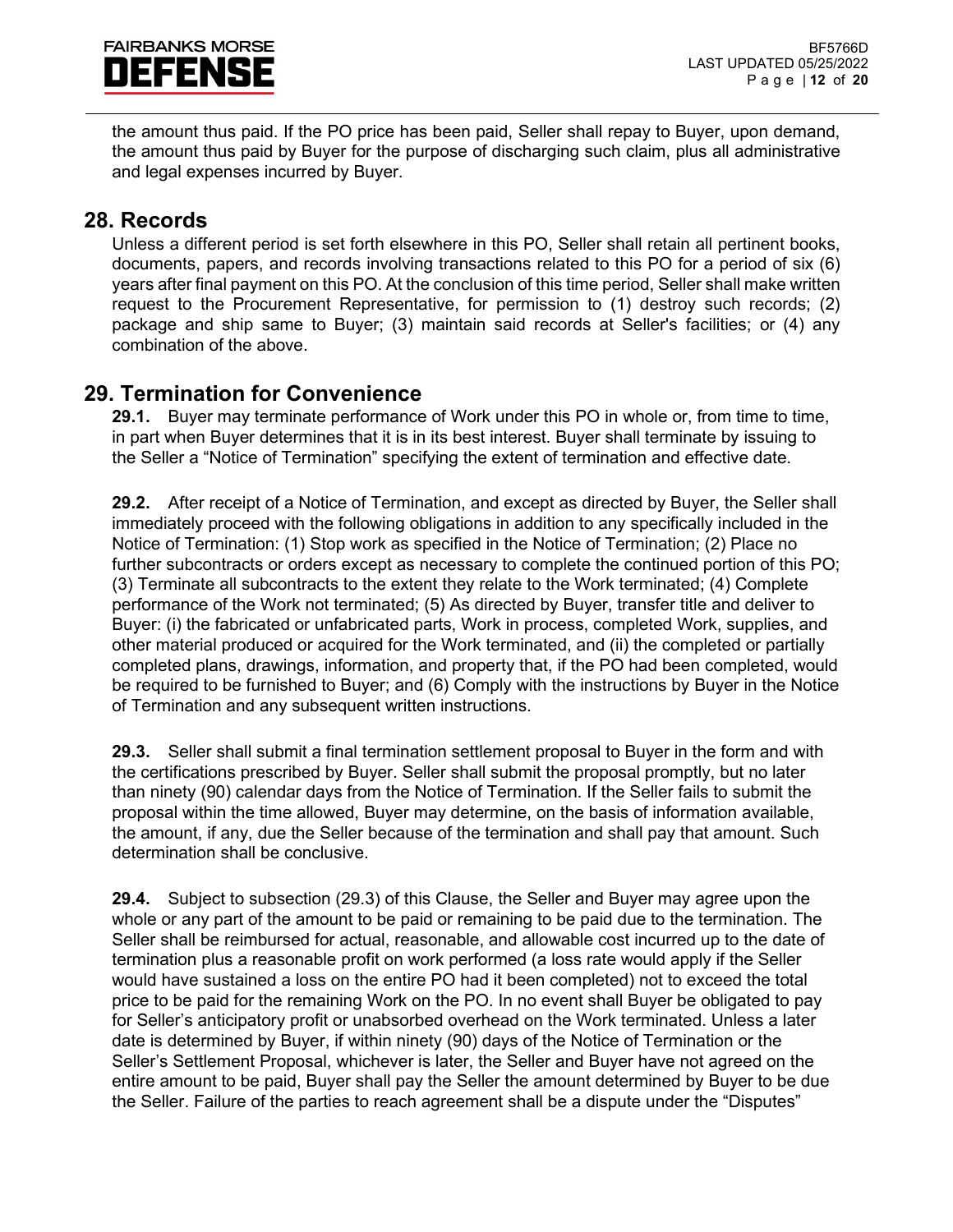

Clause. A dispute shall not excuse Seller's obligation to continue performance on any nonterminated portion of this PO.

#### **30. Termination for Default**

**30.1.** Buyer may, subject to subsection (30.4) of this Clause and Clause (44), by written notice of default to the Seller, terminate this PO in whole or in part if the Seller: (1) Fails to deliver the Work within the time specified in this PO or any extension; (2) Fails to make progress, so as to endanger performance of any Work and/or this PO; (3) Fails to perform or breaches any of the provisions of this PO; or (4) Files a petition of any type as to its bankruptcy, is declared bankrupt, becomes insolvent, makes an assignment for the benefit of creditors or goes into liquidation or receivership.

**30.2.** Buyer's may terminate this PO under subsections (30.1) (2) and (30.1) (3) of this Clause if the Seller does not cure such failure within ten (10) days (or more if authorized in writing by Buyer) after receipt of the notice from Buyer specifying the failure.

**30.3.** If Buyer terminates this PO in whole or in part, it may acquire, under the terms and in the manner Buyer considers appropriate, Work similar to those terminated, and the Seller will be liable to Buyer for any excess costs of such Work. However, the Seller shall continue the Work not terminated.

**30.4.** If the failure to perform is caused by the default of a Subcontractor at any tier, and if the cause of the default is beyond the control of both the Seller and Subcontractor, and without the fault or negligence of either, the Seller shall not be liable for any excess costs for failure to perform, unless the subcontracted Work were obtainable from other sources in sufficient time for the Seller to meet the required delivery schedule.

**30.5.** If this PO is terminated for default, Buyer may require the Seller to transfer title and deliver to Buyer, as directed by Buyer, any completed Work and partially completed Work that the Seller has specifically produced or acquired for the terminated portion of this PO. Upon direction of Buyer, the Seller shall also protect and preserve property in its possession in which Buyer has an interest.

**30.6.** Buyer shall pay the PO price for completed Work delivered and accepted. Seller and Buyer shall agree on the payment for other Work delivered and accepted and for the protection and preservation of all Work not yet delivered to Buyer. Failure to agree will be a dispute under the "Disputes" Clause. Buyer may withhold from these amounts any sum Buyer determines to be necessary to protect Buyer against loss due to outstanding liens or related claims.

**30.7.** If, after termination, it is determined that the Seller was not in default, the rights and obligations of the parties shall be the same as if the termination had been issued for the convenience of Buyer. Seller agrees that any assistance given them by Buyer on this PO or any acceptance of delinquent or nonconforming Work will be solely for the purpose of mitigating damages. It is not the intention of Buyer to condone any delinquency, waive any defect, or waive any rights Buyer has under this PO. The rights and remedies of Buyer in this Clause are in addition to those provided by law or under this PO.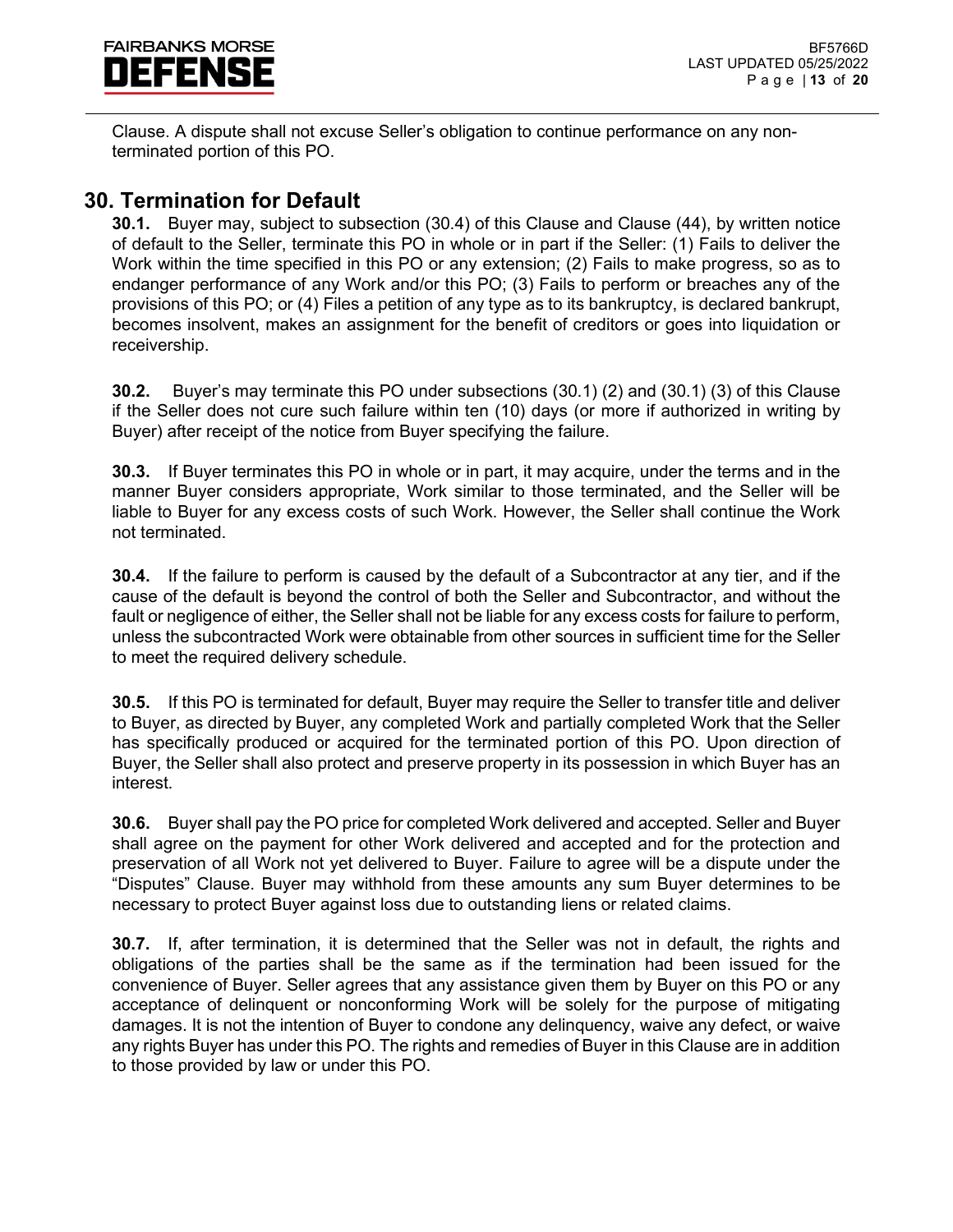

# **31. Buyer Property**

**31.1.** Buyer may provide or make available to Seller certain real or personal property or material owned by either Buyer or its customer, including without limitation, tooling and raw material inventories ("Buyer Property"). Buyer Property also includes items Buyer or its customer may take title to in accordance with the terms of this PO. Buyer Property shall be used only for the performance of this PO. Buyer shall at all times retain title to Buyer Property, which title shall not be affected by the incorporation or attachment thereof to any other property; nor shall such Buyer Property or any other part thereof be or become a fixture or lose its identity as Buyer Property by reason or affixation to any realty. Seller shall manage, maintain, and preserve Buyer Property in accordance with good commercial practice. Seller shall dispose of Buyer Property (including scrap) only in accordance with Buyer's direction. Seller's property records for equipment shall include a complete, current, auditable record of all Buyer Property transactions and shall include: ownership, description (including identification and serial numbers), quantity, unit cost, accountable contract number/code, location, disposition, inventory date, and traceability to shipping, receiving, storage, and utilization documents. Such records shall be available for Buyer review. Seller shall provide to Buyer an equipment inventory listing on an annual basis by 15 September. Seller shall clearly mark (if not so marked) all Buyer Property (wherever practical each individual item thereof) to show its ownership as "Property of Fairbanks Morse Defense." or as otherwise directed for property of Buyer's customer. Seller shall not substitute any property for Buyer Property.

**31.2.** Unless otherwise provided on the face of this PO, all Buyer Property shall be provided "AS IS" and without warranty. Buyer shall have access at all reasonable times to the premises on which Buyer Property is located for the purpose of inspecting or retrieving the Buyer Property when deemed necessary by Buyer. Buyer Property, while in Seller's custody or control, shall be held at Seller's risk and Seller shall be responsible for any loss, damage, or destruction thereof except for reasonable wear and tear, and except to the extent that such property is reasonably consumed in the performance of this PO. Seller shall immediately notify the Buyer if Buyer Property is lost, damaged, or destroyed.

**31.3.** In the event that Buyer provides to Seller property or material owned by the US Government, or if Buyer otherwise acquires property to which title is held by the US Government (collectively "Government Property"), Seller shall establish and maintain a property system in accordance with FAR Part 45. If Seller acquires Government Property from a source other than the Buyer, Seller promptly shall furnish to Buyer copies of purchase orders, work orders, receiving reports or other pertinent data reasonably needed to facilitate Buyer's addition of these items to its own Government Property records. If the Seller has a US Government-approved Property Control System ("System"), Seller shall keep Buyer informed of the Government approval status of that System. In the event that the US Government determines Seller's System to be "unsatisfactory", or that three or more separate categories of the System are "unsatisfactory", Seller shall notify Buyer immediately and provide a copy of the US Government's findings and the Seller's corrective action plan.

**31.4.** In addition to this Clause, the Government Property clause incorporated by reference into this PO shall apply to Government Property.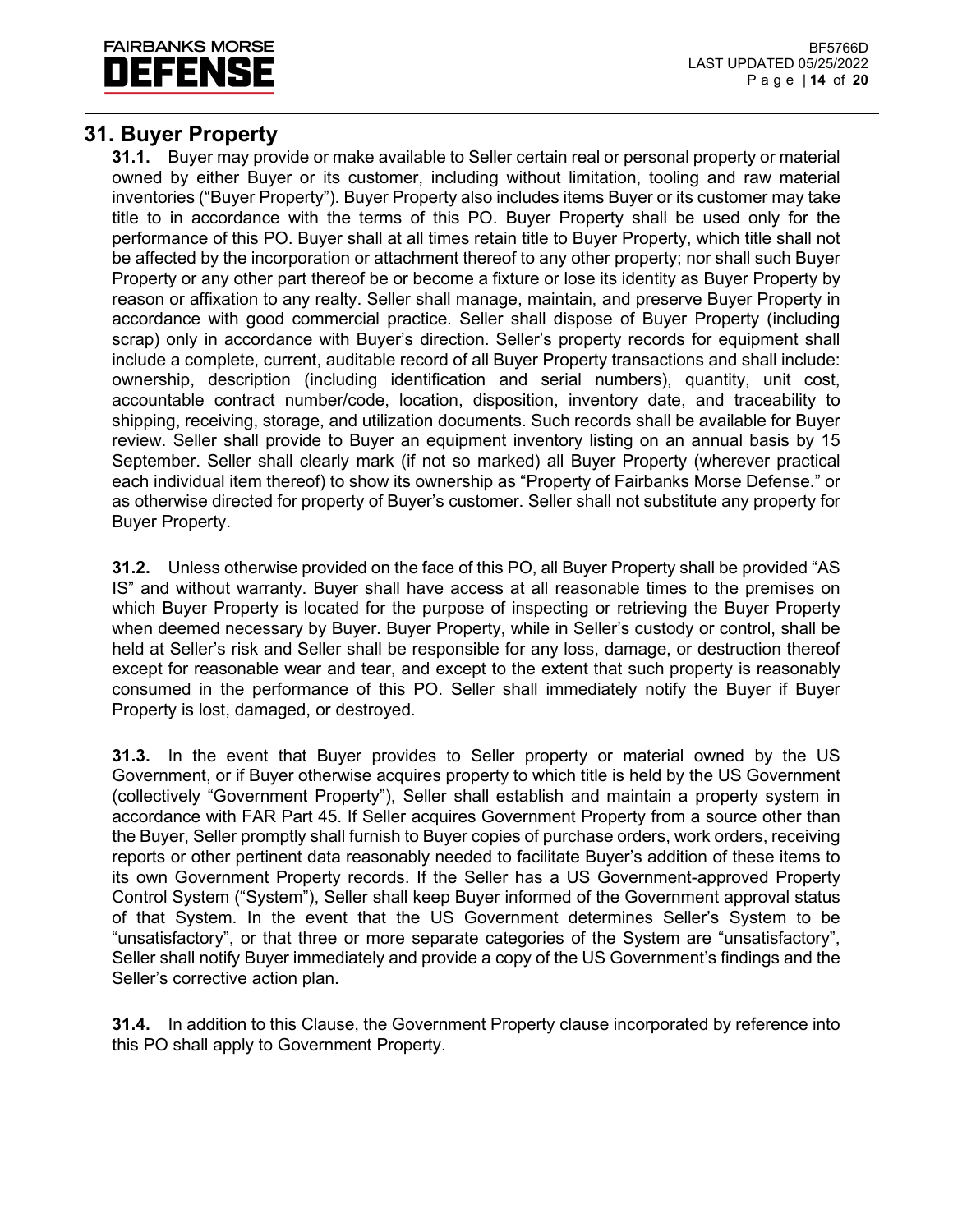

#### **32. Samples**

Samples required on this order shall be invoiced to the Buyer at no higher cost than the production price indicated thereon. Samples shall be distinctly identified and bear reference to this purchase order. Samples must be approved in writing before production shipments are made.

#### **33. Export Compliance**

**33.1.** Seller understands its obligations to comply with the International Traffic in Arms Regulations ("ITAR") and the Export Administration Regulations ("EAR"). If Seller is a US company that engages in the business of either manufacturing or exporting Defense Articles or furnishing Defense Services, the Seller certifies by acceptance of this PO that it shall maintain an active registration with the US Department of State Directorate of Defense Trade Controls throughout the performance of Work under this PO.

**33.2.** Seller shall control the disclosure of and access to Defense Articles, Commodities, Technology, and Software (collectively, "Export Controlled Items") received under this PO in accordance with US export control laws and regulations, including but not limited to the ITAR and EAR. Seller agrees that no Export Controlled Items provided by the Buyer in connection with this PO shall be provided to any non-US Persons, including without limitation, a foreign subsidiary of Seller, without the express written authorization of the Buyer and the Seller's obtaining of the appropriate export authorizations.

**33.3.** It shall be the responsibility of Buyer to notify and properly mark all Export Controlled Items provided under this PO to Seller in accordance with the ITAR and EAR. If any Export Controlled Item is received by the Seller from the Buyer and is not so marked, the Seller shall request from the Buyer, and the Buyer shall provide the Seller with the proper jurisdiction and classification prior to the Seller releasing the Export Controlled Item to a non-US Person in accordance with the terms herein.

**33.4.** Seller shall immediately notify Buyer if it is or becomes listed on any Excluded or Denied Party List of an agency of the US Government or its export privileges are denied, suspended, or revoked. Should the Seller's Work originate from a foreign location, such Work may also be subject to the export control laws/regulations of the country in which the Work originates. Seller agrees to comply with all applicable export control laws/regulations of that originating country.

**33.5.** The Buyer may be required to obtain information concerning nationality or export status of Seller Engaged Personnel. Seller agrees to provide such information as necessary and certifies the information to be true and correct. Seller shall defend, indemnify and hold harmless Buyer for all Damages that may be imposed on or incurred by the Buyer in connection with Seller's violations of export and import laws and regulations.

**33.6.** In the event Seller is shipping any Work to Buyer from a location outside the US, Seller or Seller Engaged Personnel must be listed as the importer of record and fulfill all applicable customs entry requirements. Seller must notify the Procurement Representative in writing no less than five (5) days prior to such shipment.

**33.7.** As used in this Clause, the following terms are defined in the referenced regulations: "Defense Article" (ITAR: 22 CFR §120.6), "Commodity" (EAR 15 CFR Part 772), "Technology"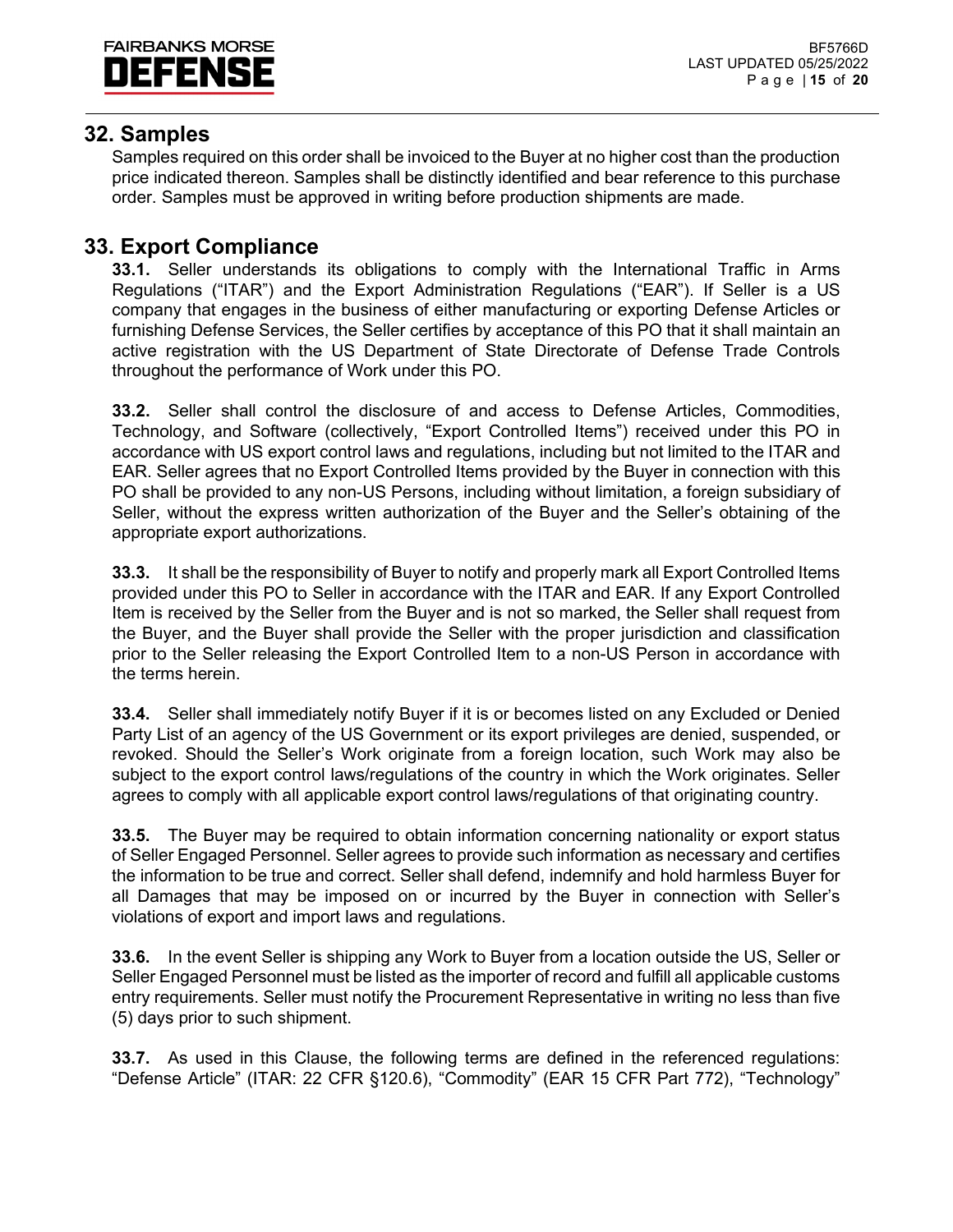

(EAR Part 772), "Software" (ITAR § 121.8(f) and EAR Part 772), "Defense Services" (ITAR §120.9), and "US Person" (ITAR §120.15).

# **34. Foreign Personnel**

If the Work includes software maintenance support, Seller agrees that all "On Call" Technical Service numbers will be in the US and that only US Persons will monitor Buyer technical calls due restrictions on receiving export controlled technical data.

#### **35. Prohibited Software**

**35.1.** Seller shall not use Prohibited Software in connection with this PO or deliver Prohibited Software or any Work containing Prohibited Software to Buyer unless Seller has the prior written consent of Buyer. "Prohibited Software" means any software that: (1) Seller does not have full rights to either sell to Buyer or license to Buyer as may be specifically provided for in this PO; (2) may cause harm to the Buyer – such as a virus, worm, malicious logic, trap door, software lock, trojan horse, etc.; (3) may interfere or disable the delivered software/Work from accomplishing its intended purpose and; (4) incorporates or embeds software in, or uses software in connection with, as part of, bundled with, or alongside any (a) open source, publicly available, or "free" software, library or documentation, or (b) software that is licensed under a Prohibited License, or (c) software provided under a license that (i) subjects the delivered software to any Prohibited License, or (ii) requires the delivered software to be licensed for the purpose of making derivative works or be redistributable at no charge, or (iii) obligates Buyer to license, sell, loan, distribute, disclose or otherwise make available or accessible to any third party the delivered software, or any portion thereof, in object code and/or source code formats, or any products or Work incorporating the delivered software, or any portion thereof, in object code and/or source code formats.

**35.2.** Seller agrees to defend, indemnify, and hold harmless Buyer, its divisions, subsidiaries, affiliates, customers and suppliers from and against any Damages relating to the use of Prohibited Software in connection with this PO or delivery of Prohibited Software or Work containing Prohibited Software. As used herein, "Prohibited License" means the General Public License ("GPL") or Lesser/Library GPL, the Artistic License (e.g., PERL), the Mozilla Public License, the Netscape Public License, the Sun Community Source License, the Sun Industry Standards License, or variations thereof, including without limitation licenses referred to as "GPL-Compatible, Free Software License."

#### **36. Insurance**

**36.1.** (a) During the period of performance of this Order, Seller and its subcontractors shall, at their sole cost and expense, procure and maintain Workers' Compensation insurance coverage as required by the most current laws of the state or foreign jurisdiction in which the work is performed.

**36.2.** Seller shall also maintain, at its sole cost and expense, Employer Liability insurance in the amount of \$1,000,000.

**36.3.** Insurance coverage described herein must be in place and effective prior to commencement of any activity that is the subject of this Order and Seller shall provide evidence that the required insurance is in place in the form of a certificate of insurance (COI). COIs are only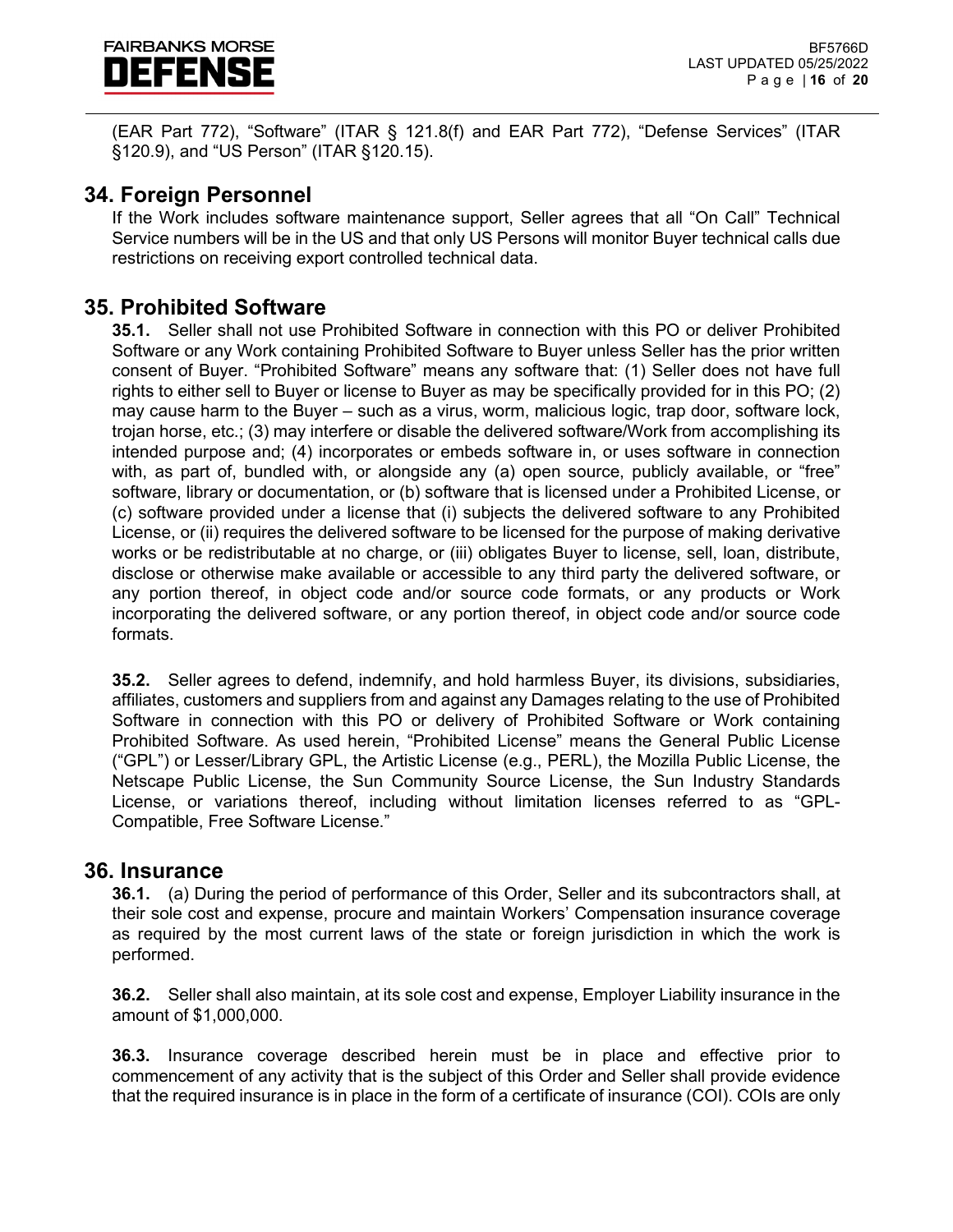# **FAIRBANKS MORSE** FFFN

required to be submitted for the following: (i) Whenever performance requires work on a Government installation, Buyer's premises or premises under the care, custody or control of Buyer or Buyer's customer, Seller and its subcontractors shall, at their sole cost and expense, procure and maintain Comprehensive General Liability Insurance and Workers' Compensation insurance; (ii) Whenever performance requires driving onto a U.S. Government installation, Buyer's premises or premises under the care, custody or control of Buyer or Buyer's customer, Seller and its subcontractors shall, at their sole cost and expense, procure and maintain the automobile insurance coverage with a Combined Single Limit \$2,000,000 bodily injury and property damage covering all owned, hired and non- owned vehicles; (iii) Seller shall maintain appropriate coverage under the Longshore and Harbor Workers' Compensation Act if any Seller employee will be within the production environment on the premises of Buyer; (iv) Seller shall maintain Defense Base Act Workers' Compensation if work is being performed on a U.S. military base on foreign soil; (v) Whenever Seller provides design and/or engineering services, Seller shall, in addition to the other applicable insurance noted herein and at its sole cost and expense, procure and maintain professional liability (errors and omissions) insurance coverage in the minimum limits of \$1,000,000; (vi) When the Order invokes milestone payments Seller shall, at its sole cost and expense, procure and maintain Comprehensive General Liability Insurance and Workers' Compensation insurance; (vii) When the Order includes ship-in-place terms, Seller shall, at its sole cost and expense, procure and maintain Comprehensive General Liability Insurance and Workers' Compensation insurance; (viii) When, as part of the Order, Buyer provides Seller material, Seller shall, at its sole cost and expense, procure and maintain Comprehensive General Liability Insurance and Workers' Compensation insurance; (ix) When the Order is for transportation, handling and/or disposal of asbestos, radiological or any other hazardous waste, material or substances, Seller shall, at its sole cost and expense, procure and maintain Comprehensive General Liability Insurance and Workers' Compensation insurance; (x) When the Order is for tugs and ship towing services, ship pilots or crews, Seller shall, at its sole cost and expense, procure and maintain Marine Liability Insurance, Workers' Compensation insurance, and appropriate coverage under the Longshore and Harbor Workers' Compensation Act; (xi) When the Order is for facility construction/renovation projects or excavation services, Seller shall, at its sole cost and expense, procure and maintain Comprehensive General Liability Insurance and Workers' Compensation insurance. Builders Risk Insurance is also required.

**36.4.** When Comprehensive General Liability is required it shall have at a minimum Combined Single Limit of \$2,000,000 bodily injury and property damage. Coverage shall include but not necessarily be limited to, premises and operations, products and completed operations and contracts.

**36.5.** For Orders stated in subsection (36.3) where a COI is required for Comprehensive General Liability and/or Automotive Liability, insurance coverage shall name Buyer as an additional insured

**36.6.** Coverage shall not exclude claims brought in the United States and all insurance required as a part of this Order shall be placed with insurance companies that are authorized to do business under the laws of the state or states in which the work is being performed and shall be in a form reasonably acceptable to Buyer.

**36.7.** All coverage required hereunder shall be primary and not contributory to any other insurance available to Buyer, and Seller's insurers shall provide a waiver of subrogation in favor of Buyer for each required coverage hereunder. Seller waives statutory immunity from workers'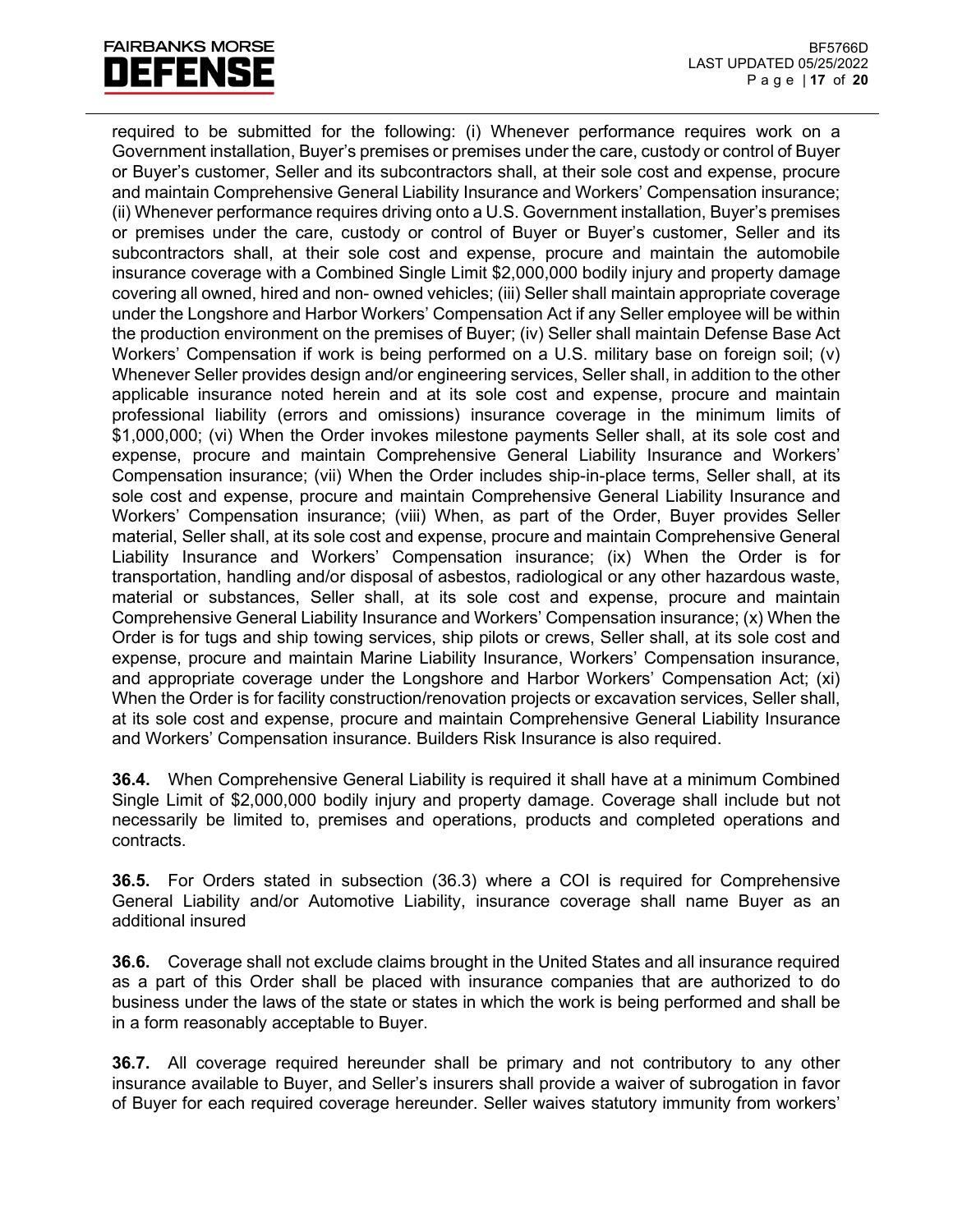

compensation as respects the additional insured requirements for Comprehensive General Liability only.

#### **37. Bankruptcy**

In the event Seller enters into proceedings relating to bankruptcy or insolvency, whether voluntary or involuntary, Seller agrees to furnish to Buyer, by certified mail, written notification of the bankruptcy or insolvency proceeding. This notification shall be furnished within five days of the initiation of such proceedings, and shall include the date of filing, the identity of the court in which the petition was filed, and a listing of all of Buyer's Orders against which final payment has not been made. This obligation remains in effect until final payment under this Order. In the event Seller enters into proceedings relating to bankruptcy or insolvency, whether voluntary or involuntary, ceases operations, or fails to respond to notices under this Order, Buyer may, at Buyer's sole discretion, pay to Seller's subcontractors at any tier those amounts Seller owes to such subcontractors under this Order to obtain such subcontractor's performance owed to Seller in connection with this Order and Buyer shall be entitled to set-off such amounts Buyer pays to such subcontractors from any amount owed to Seller under this Order.

#### **38. Supplier Code of Conduct**

Buyer's Supplier Code of Conduct Policy (found in the terms and conditions section of Fairbanks Morse Defense's website, fairbanksmorsedefense.com) shall apply to all aspects of work performed by Buyer and its "sub-tier" Suppliers, including manufacturing, inspection, and services. All parties associated with product and services destined for ultimate delivery to the Purchaser will be made aware that compliance with the Supplier Code of Conduct is a grave and serious matters and shall report known or suspected occurrences to the proper authorities in adherence to this policy.

# **39. Prohibition of Hexavalent Chromium**

**39.1.** Prohibition. Unless otherwise specified by the Contracting Officer, the Contractor shall not provide any deliverable or construction material under this contract that contains hexavalent chromium in a concentration greater than 0.1 percent by weight in any homogenous material.

**39.2.** Subcontracts. The Contractor shall include the substance of this Clause, including this subsection (39.2), in all subcontracts for supplies, maintenance and repair services, or construction materials.

#### **40. Additional Flowdown Clauses**

In the event that any clause which is not already incorporated herein is required to be included in this PO by applicable law, a prime contract, or higher-tier subcontract, or in the event that Buyer's prime contract or higher- tier subcontract is modified subsequent to the effective date of this PO so as to modify or add any additional such clause or requirement. Seller agrees to enter into a modification of this PO to insert any such clause or requirements. If any such additional clause or requirement causes an increase or decrease in the cost of, or the time required, for the performance of any part of the Work under this PO, an equitable adjustment shall be made in the PO price or delivery schedule, or both, pursuant to Clause 4, Changes.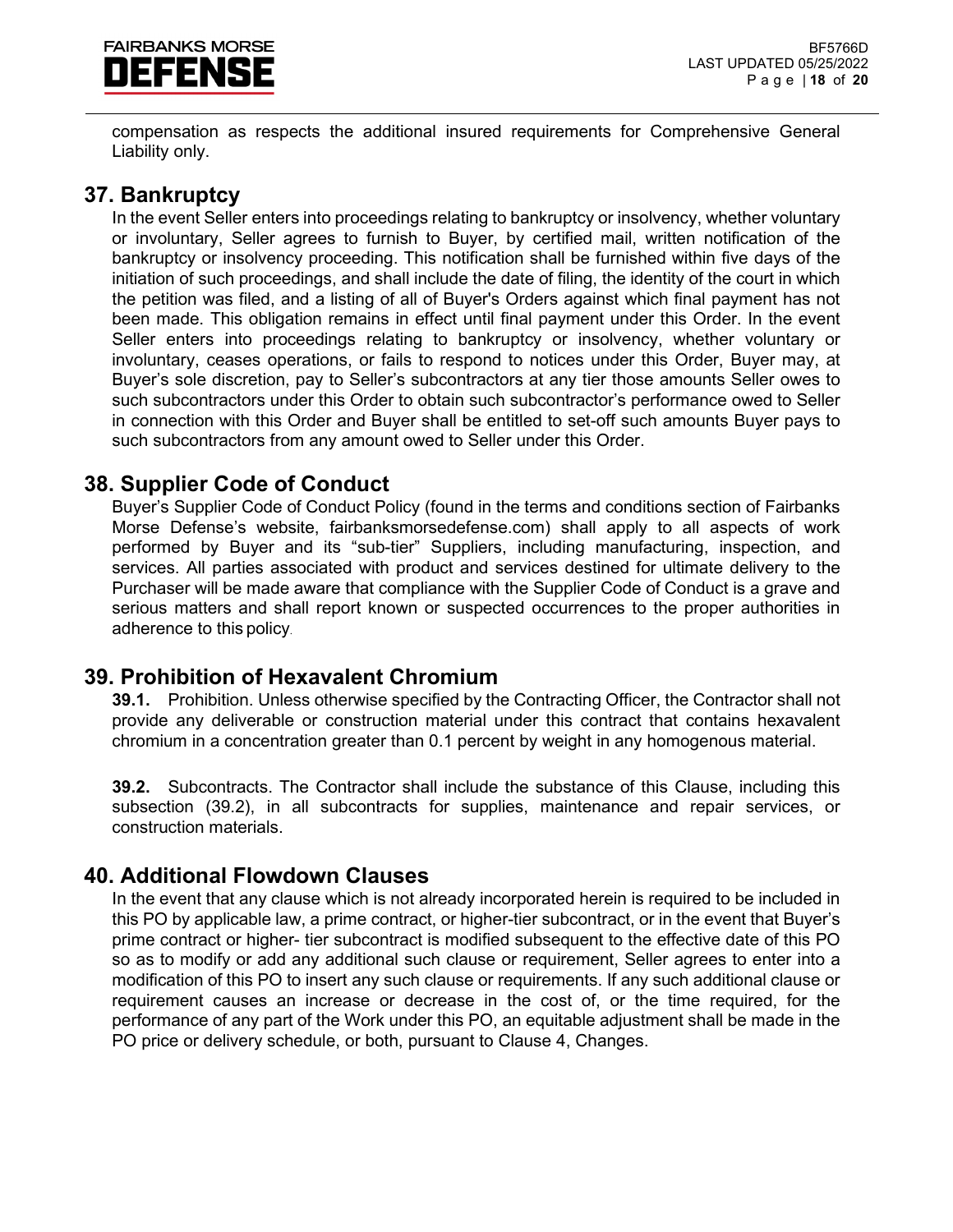

# **41. Waivers and Approvals**

**41.1.** Failure of Buyer to enforce at any time any provision of this PO, or any rights in respect thereto, or to exercise any election therein provided, shall in no way be considered to be a waiver or relinquishment of the right to thereafter enforce such provisions or rights or exercise any subsequent elections. Any and all of the rights and remedies conferred upon Buyer under this PO shall be cumulative and in addition to, and not in lieu of, the rights and remedies granted by law. If any provision of this PO becomes void or unenforceable by law, the remaining shall be valid and enforceable.

**41.2.** No waiver, alteration, or modification of any of the provisions of this PO shall be binding on Buyer unless evidenced by a written change or modification to this PO signed by the Procurement Representative. Buyer's approval of Seller's design or Work shall not relieve Seller of the warranties or any other requirements of this PO. Waivers by Buyer of any drawings or specification requirements for one or more Work items shall not constitute a waiver of such requirements for the remaining Work, unless so stated in writing by Buyer.

**41.3.** No payment by Buyer made shall be deemed acceptance or approval of any defective or unsatisfactory material or workmanship, or a waiver of Buyer's right to later reject the same.

#### **42. Taxes**

Unless otherwise indicated, the prices set forth herein shall include all Federal, State and Local Taxes of any kind or nature applicable to the manufacture, use or sale to Buyer of the Work incorporated therein.

#### **43. Assignments and Subcontracts**

This PO shall not be assigned or transferred without written consent of Buyer, and any such purported assignment without consent shall be null and void. Seller agrees that it will not subcontract the furnishings of any of the completed or substantially completed Work required by this order without written approval of Buyer. No assignment of monies due or to become due hereunder shall be binding upon Buyer without Buyer's prior written consent.

#### **44. Force Majeure**

This PO is subject to modification or cancellation by Buyer in the event of fire, act of God, public enemy, earthquake, floods, pandemics, epidemics, cyberattacks, strikes, labor troubles or any other cause beyond Buyer's reasonable control. Upon termination of this PO for any reason, Clauses 11 through 16, 21, 28, 33 and 47 shall survive.

#### **45. Audit**

Seller agrees to make available to Buyer or Buyer's representative, without expense to Buyer, such facilities and records as may be necessary to audit, substantiate, and justify Seller's costs, or this PO shall have been terminated prior to completion and delivery.

#### **46. Choice of Law**

It is expressly agreed and understood that this agreement shall be governed by and interpreted under the laws of the State of Wisconsin, U.S.A.